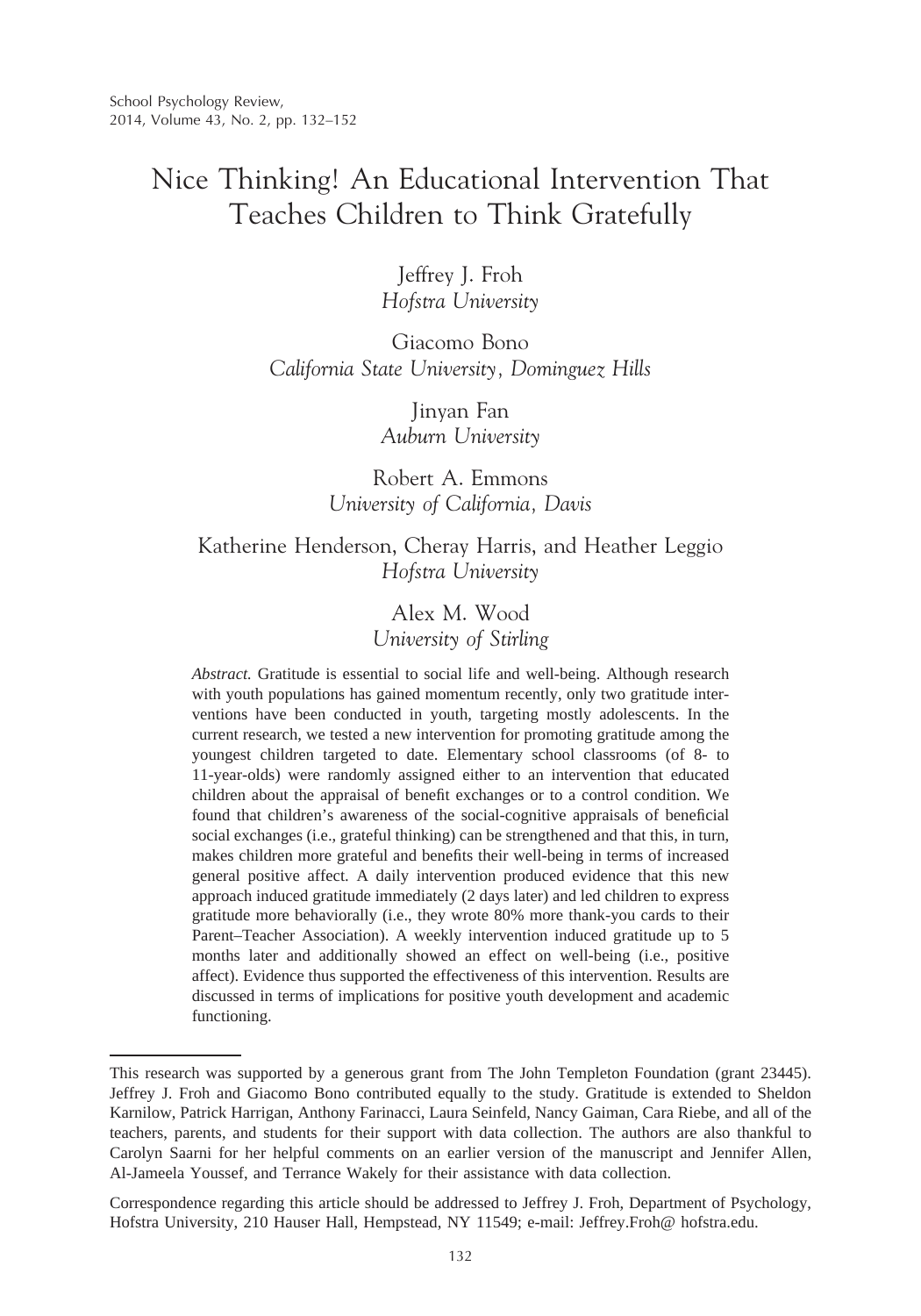Offering and receiving help are fundamental to healthy development and thriving. The fact that children become involved in beneficial social exchanges even before they are able to understand or fully appreciate them underscores the importance of altruism and cooperation for social development. Traditionally, gratitude has been considered a central emotion for altruism and cooperation in human society (Smith, 1790/1976) because it enables people to notice, understand, and capitalize off of beneficial exchanges with others (McCullough, Kimeldorf, & Cohen, 2008). Indeed, individual differences in experiencing gratitude are uniquely related to well-being (Wood, Joseph, & Maltby, 2009), the development of positive relationships (Algoe, Haidt, & Gable, 2008; Froh, Bono, & Emmons, 2010), greater appreciation of social resources (McCullough, Emmons, & Tsang, 2002), and more use of social support coping (Wood, Joseph, & Linley, 2007). Thus, gratitude is essential to relationships, social life, and well-being (Wood, Froh, & Geraghty, 2010), and promoting it in youth may support social development.

The main questions addressed by this study are as follows: Can children be taught to think gratefully? If so, does sensitizing children to the nuances of beneficial social exchanges help instill feelings of gratitude in them? If children can be taught to experience gratitude early on, as soon as it is possible developmentally, then this may promote positive social development and help bring about many successful outcomes throughout their lives. This study examines whether a new gratitude intervention that targets appraisals of beneficial social exchanges is an efficacious way to increase gratitude and well-being in children around the time of middle childhood, when gratitude is thought to solidify (Emmons & Shelton, 2002; Graham, 1988).

# **Theoretical Framework**

Research suggests that specific cognitions cause gratitude, and we targeted these in this study. People feel grateful when they acknowledge receiving an intentional act of kindness from a benefactor (Buck, 2004;



**Figure 1. Theoretical framework for gratitude intervention and effects.**

Heider, 1958; Weiner, Russell, & Lerman, 1979). Specifically, they experience gratitude in response to benefits that (a) they perceive as valuable to them, (b) were provided intentionally and altruistically (rather than for ulterior motives), and (c) were costly to the benefactor (Tesser, Gatewood, & Driver, 1968; Wood, Maltby, Stewart, Linley & Joseph, 2008). Finding that individual differences in these three dimensions could explain why people higher in trait gratitude experience grateful affect in response to receiving prosocial acts, Wood et al. (2008) suggested that changing one's cognitions may help increase the frequency and intensity with which people experience gratitude and its concomitant social and well-being benefits. This notion is consistent with the cognitive therapy approach of changing automatic thoughts to increase desirable therapeutic outcomes and well-being (Beck, 1976). Thus, we hypothesize that strengthening these cognitions will lead to increases in gratitude, as well as theoretically expected changes in behavior (i.e., thanking or reciprocation of prosocial behavior) and emotional well-being (see Figure 1). We provide the first test of an intervention using this approach, in children aged 8-11 years.

# **Psychology of Gratitude in Youth**

Increasing gratitude during middle childhood may be especially advantageous because this is when children make rapid advances in having mutually beneficial interactions with others and in forming supportive social relationships (Wentzel, Barry, & Caldwell, 2004). Gratitude is important in social life because it supports exchange-based relationships but also communal relationships,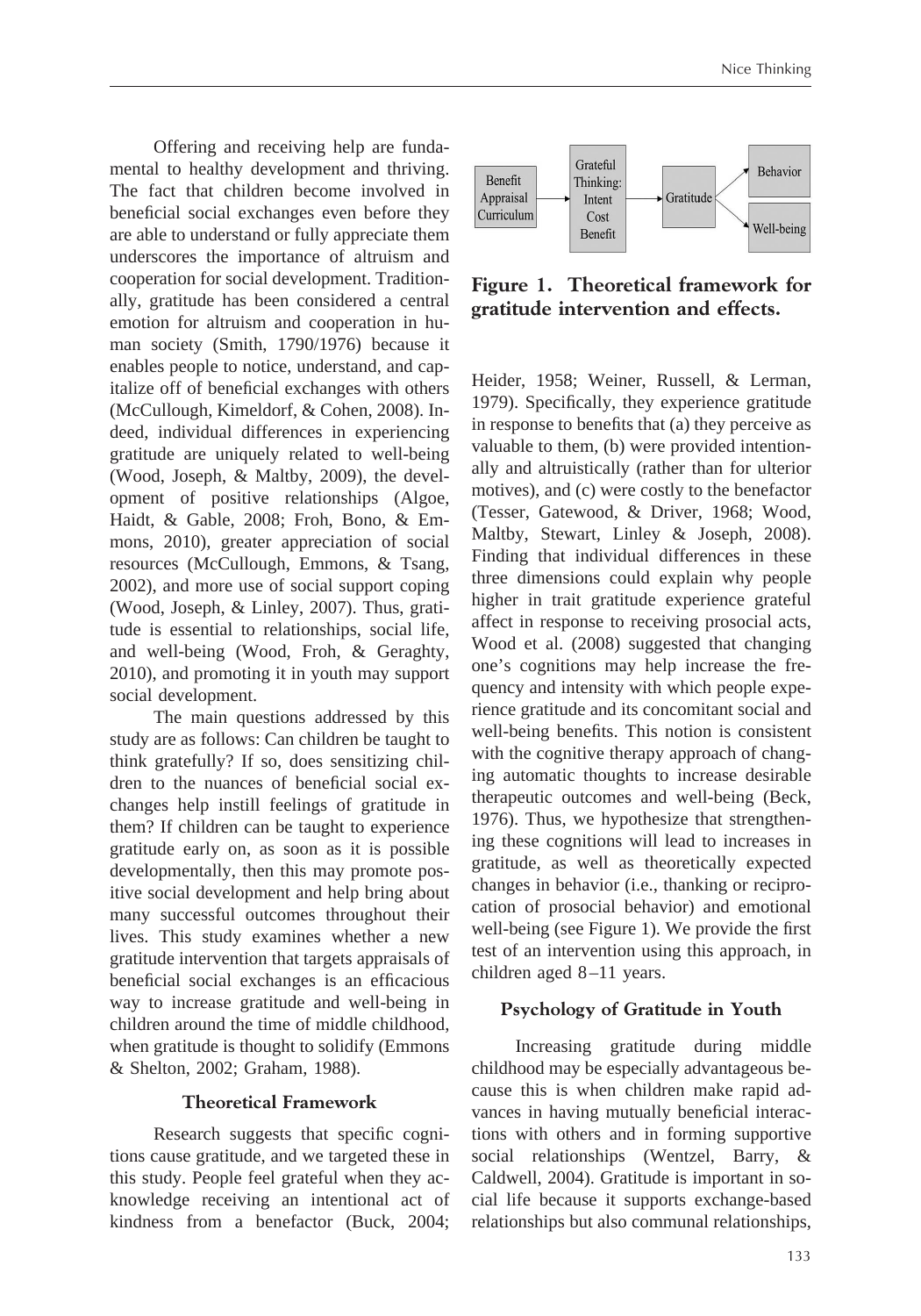strengthening ties to responsive interaction partners (Algoe, 2012).

Except for isolated studies that preceded current knowledge (e.g., Baumgarten-Tramer, 1938), research on youth gratitude is in its infancy. However, evidence so far shows that many of the social and psychological benefits found with adults also occur with youth (for a review, see Bono, Froh, & Forrett, in press). For instance, adolescents aged 11–13 years who were more grateful also reported giving more emotional support and experiencing more positive affect, social support from peers and family, optimism, and satisfaction across many life domains (school, family, friends, community, and self) compared with less grateful adolescents (Froh, Yurkewicz, & Kashdan, 2009). Moreover, adolescents aged 14 –19 years who were more grateful reported not only greater life satisfaction, academic achievement, absorption in activities, and social integration (or using one's strengths to help others and society) but also less envy, depression, and materialism (Froh, Emmons, Card, Bono, & Wilson, 2011). Many of these associations are supported longitudinally as well, showing links to improved psychological and social functioning 6 months (Froh et al., 2010) and 4 years (Bono, Froh, & Emmons, 2012) later.

Life satisfaction, well-being, and strong social ties are critical for youths' adjustment, bonding to school, and achievement (Huebner, Suldo, & Gilman, 2006). Thus, teaching children how to be more grateful supports the primary goals of school psychologists, teachers, and other professionals who work with youth.

# **Interventions to Increase Gratitude in Youth**

Only two interventions have been conducted with youth. In one study, children (aged 8 –19 years) from a parochial school were randomly assigned to a control condition or a gratitude-visit condition (Froh, Kashdan, Ozimkowski, & Miller, 2009). That is, they wrote about mundane daily experiences or they wrote and then read a thank-you letter to a person they needed to thank. Findings indicated that youth in the gratitude condition who were also low in positive affect reported more gratitude and positive affect at posttreatment and more positive affect at the 2-month follow-up compared with youth in the control condition.

In another intervention study, Froh, Sefick, and Emmons (2008) randomly assigned 11 classrooms of sixth- and seventhgraders (aged 11–14 years) to one of three conditions: gratitude, hassles, or a control (similar to the previously mentioned intervention). Students in the gratitude condition listed five things for which they were grateful, and those in the hassles condition listed five things that irritated them. The intervention ran daily for 2 weeks, and data were collected immediately at posttest and again 3 weeks later. The results showed that listing blessings led to more optimism, higher life satisfaction, and less negative affect, compared with listing hassles. Moreover, students who reported feeling grateful for having received aid in school reported more positive affect at posttest, a pattern that was stronger 3 weeks later. Gratitude for aid received mediated the relationship between the intervention and general gratitude. Finally, students who listed blessings reported more school satisfaction at posttest and at the 3-week follow-up compared with students in the hassles or control group.

This last finding is significant because dissatisfaction with school is a problem for many middle and high school students (Huebner, Valois, Paxton, & Drane, 2005), and school satisfaction is related to academic and social success (Verkuyten & Thijs, 2002). Therefore, it appears that acknowledging benefits, like receiving help from others, is an effective way to promote gratitude in adolescents. Gratitude, in turn, may help counter negative appraisals of the academic experience (i.e., school satisfaction) and perhaps thereby improve students' school bonding and social adjustment.

Gratitude interventions for youth that operate through directly changing cognitions about the social exchange of benefits may be more effective than simply listing blessings because they impart social skills that can be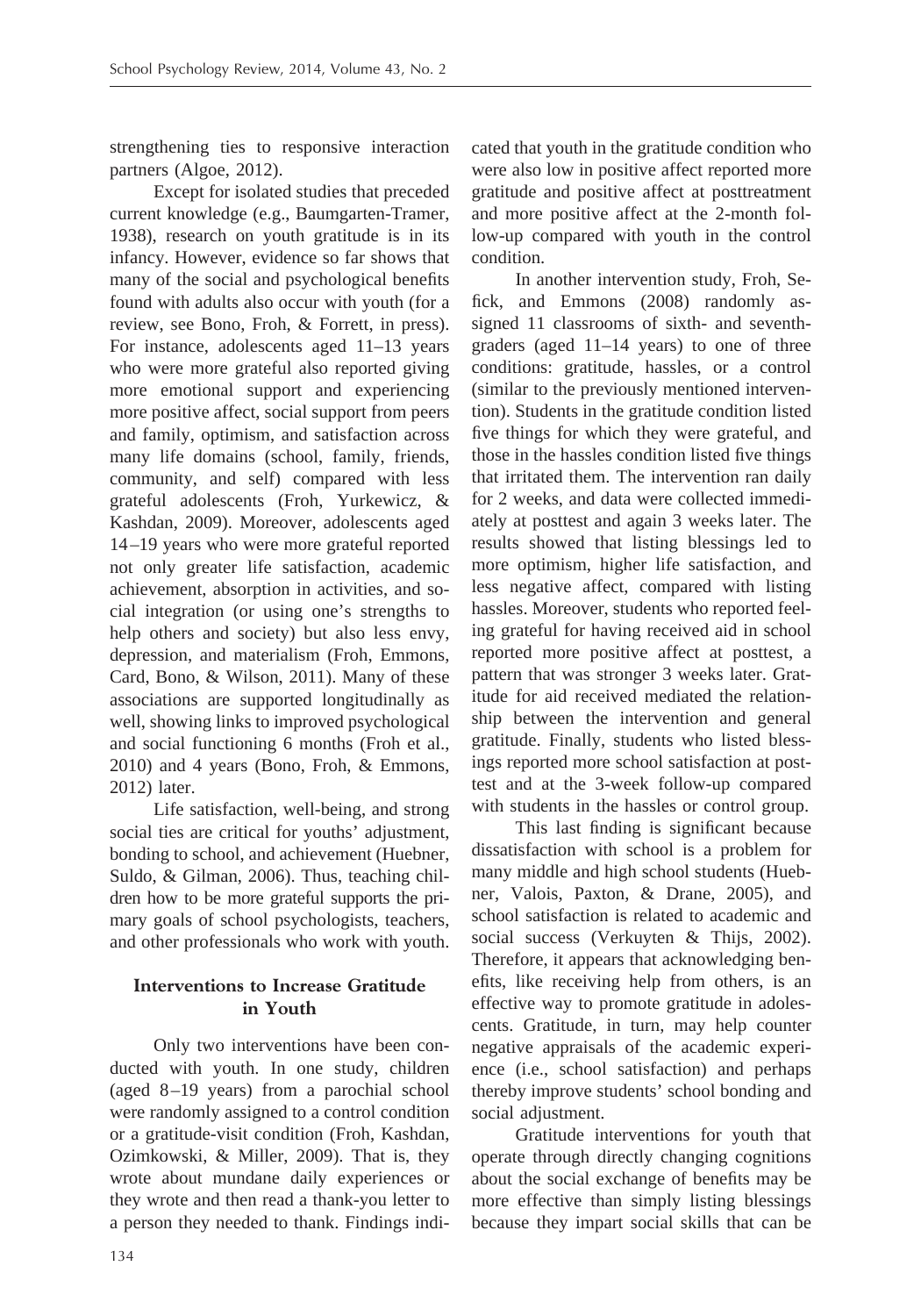immediately applied to social life. This may be especially helpful with younger children, whose cognitive abilities and social skills are still maturing.

# **Study 1: Intervention Using a Daily Benefit-Appraisal Curriculum**

In the first study we piloted structured lesson plans intended to educate students about the social-cognitive appraisals involved in circumstances of receiving benefits from others. The intervention was delivered daily for 1 week. The benefit-appraisal curriculum was compared with an attention-control curriculum in which students focused on mundane social activities that were emotionally neutral. A quasi-experimental design was used whereby classrooms were randomly assigned to one condition or the other. The treatment and control conditions were kept comparable in terms of the tasks and structure of the information sessions and quantity and quality of attention from interventionists; they differed only in terms of the content of the information sessions.

Dependent measures of benefit appraisals and gratitude were collected 2 days before the intervention and 2 days after the intervention concluded. A behavioral measure of gratitude (i.e., writing thank-you cards) was also obtained at posttest. We hypothesized that the intervention would increase students' benefit appraisals, levels of gratitude, and thanking behavior.

# **Method in Study 1**

#### **Participants**

This convenience sample included 122 elementary school students (mean  $age = 9.03$ years,  $SD = 0.33$  years, range =  $8{\text -}10$  years) in six classes. Cohen (1992) suggests that with  $\alpha$  set at .05 and assuming a medium effect size, we would need 64 students in each condition  $(N = 128)$ . Students were in fourth grade within an affluent district (district median household income for a four-person fam $ily = $115,440$ , state median household income for a four-person family  $=$  \$83,036).

Most were White (68%) and about half were boys (48.4%). Per the New York State Report Card website for the year we collected data, 94% of fourth-grade students (the same grade as those who participated in our study) demonstrated an *understanding* or a *thorough understanding* of the content for the English language arts state examination that is expected for the subject and grade level (https://reportcards.nysed.gov/).

### **Curricula Administration**

The curricula were implemented by three school psychology graduate students (interns) who were interested in gaining additional applied experience working with children in schools. The fifth author (K.H.) trained the interns in both curricula by reviewing all curricula material with them until all questions were answered. K.H. was available daily to meet with the interns during the intervention phase to answer any questions. The interns and teachers were kept blind to the study's purpose by being told that the study's purpose was to test the effectiveness of a social–emotional curriculum (*gratitude* was never mentioned during the training, conversations with teachers, or intervention). By use of stratified random assignment, each intern was randomly assigned to one classroom in the benefit-appraisal condition and one classroom in the attention-control condition. A coin toss was used to decide which intern went with which classroom.

The numbers of students assigned to the treatment condition  $(n = 62)$  and control condition  $(n = 60)$  were comparable, as was instruction time (i.e., 30 min daily for one week, Monday–Friday). Participants received raffle tickets for doing the homework activities, and after the intervention, one child from each classroom won a \$10 gift certificate.

**Treatment condition.** Students in the treatment condition received instruction on the social-cognitive perceptions that elicit gratitude (i.e., benefit appraisals). Structured lesson plans adhered to the following outline: the introduction (Session 1); understanding a benefactor's intention behind helping a bene-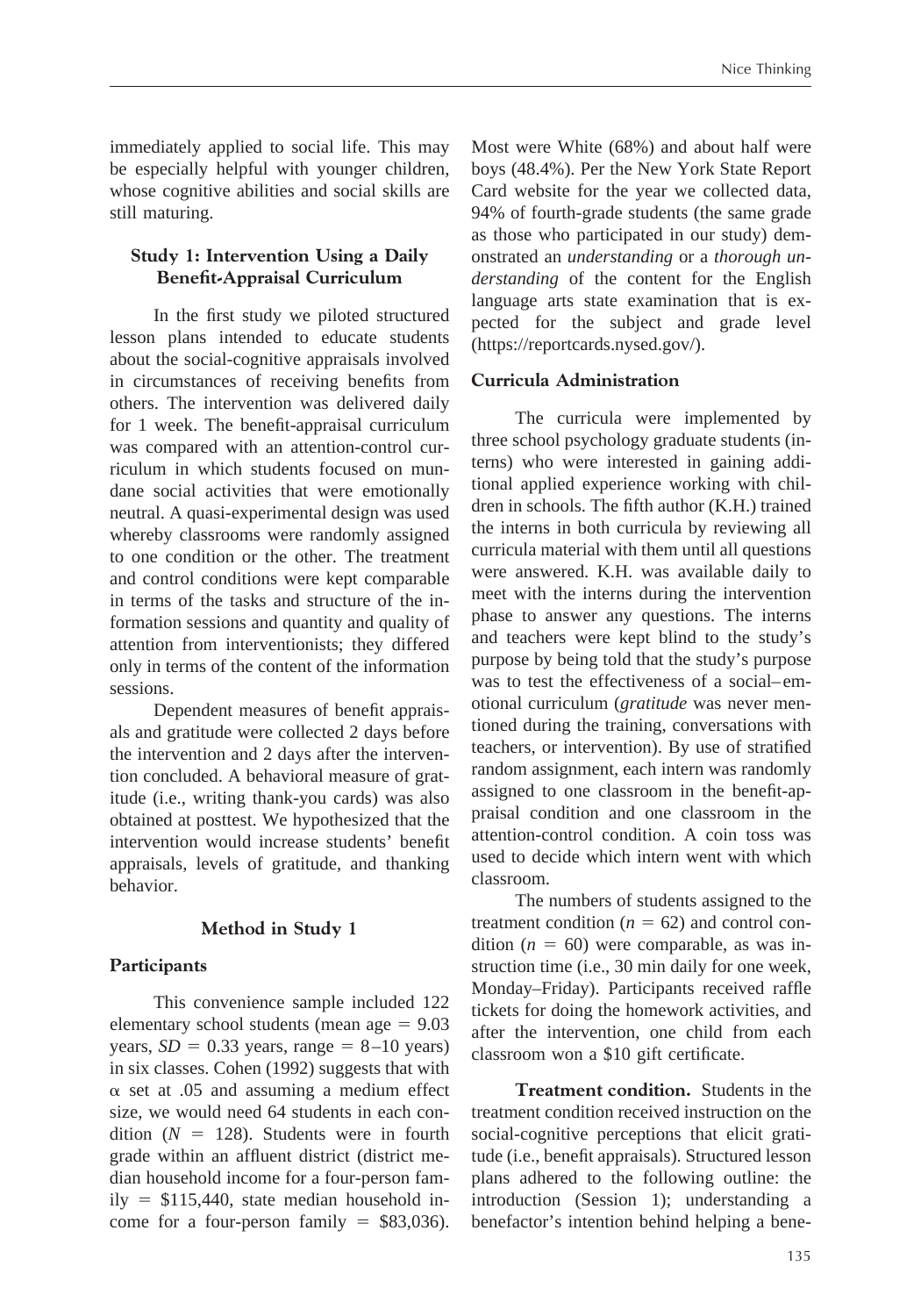ficiary (Session 2); understanding the cost experienced by benefactors when giving a benefit (Session 3); understanding the benefits of receiving a gift bestowed by a benefactor (Session 4); and the review/summary, which incorporated all components of the previous sessions (Session 5). The lessons included classroom discussions, writing assignments, and role-playing activities.

**Attention-control condition.** Students in the attention-control condition also received similarly structured lesson plans. However, the content of the lessons focused on emotionally neutral topics, such as daily student activities. See the Appendix for a comparison of these two curricula.

# **Measures**

**Benefit-appraisal vignettes (i.e., grateful thinking).** Three vignettes were created to measure the social-cognitive perceptions underlying gratitude (i.e., intent, cost, and benefit; Tesser et al., 1968; Wood et al., 2008). The vignettes depicted three different helping situations in which students imagined themselves as the main character in the stories. After each story, students were asked to respond to four questions. Questions for each vignette were tailored to the respective benefactor (i.e., sister, friend, and parent) and situation (i.e., help studying, lending cleats to play soccer, and sharing a computer); all three appraisal dimensions were assessed in each vignette. Using *sister* as an example, the questions were as follows: "How much did your sister help you on purpose?" (intent; response options ranged from 1, *not at all on purpose*, to 5, *totally on purpose*); "How much did your sister give up to help you?" (cost; response options ranged from 1, *gave up nothing*, to 5, *gave up a great deal*); and "How much did your sister quizzing you help you?" (benefit; response options ranged from 1, *not at all helpful*, to 5, *a great deal of help*). The last question for each vignette asked how thankful students would feel toward the benefactor (gratitude; response options ranged from 1, *very slightly or not at all*, to 5, *extremely*). When analyzed, this fourth item was examined separately for purposes of examining construct validity.

Following the procedure of Wood et al. (2008), we summed the three items intending to measure the social-cognitive determinants of gratitude across the three vignettes to create a benefit-appraisal composite composed of nine items that reflects the total score on intent, cost, and benefit. Confirmatory factor analyses (CFAs) were conducted to examine the construct validity of this measure. At both preintervention and postintervention points, CFAs yielded perfect model fits, which was not surprising because these models were saturated. More importantly, factor loadings were large and significant. At preintervention, standardized factor loadings ranged between 0.55 and 0.72; at postintervention, standardized factor loadings ranged between 0.60 and 0.84. In this sample,  $\alpha$  for the nine-item benefitappraisal composite was 0.80 (pretest) and 0.83 (posttest).

Initial pilot testing affirmed the psychometric properties of the benefit-appraisal composite. Specifically, 39 students (mean  $age = 10.38 \text{ years}, SD = 0.91 \text{ years}, range =$ 9 –12 years) completed the vignettes, as well as the Gratitude Adjective Checklist (GAC) (McCullough et al., 2002). The nine-item benefit appraisal showed good internal consistency ( $\alpha = 0.86$ ). Support for construct validity was provided by strong correlations with (a) a mean score on the three gratitude items from the vignettes (i.e., "How thankful would you feel?"),  $r = 0.74$ ,  $p < .001$ , and (b) GAC scores,  $r = 0.47$ ,  $p = .004$ . These findings indicate that the benefit-appraisal composite is related to grateful thinking toward a benefactor and overall gratitude.

**Grateful mood.** The GAC (Mc-Cullough et al., 2002) asks people to rate how grateful, thankful, and appreciative they are on a scale from 1 (*very slightly or not at all*) to 5 (*extremely*). To measure gratitude as a mood, participants rated the amount they experienced each of these three emotions "during the past few weeks" (cf. Froh, Yurkewicz, & Kashdan, 2009). In the current sample, the GAC showed sufficient internal consistency ( $\alpha = 0.70$  at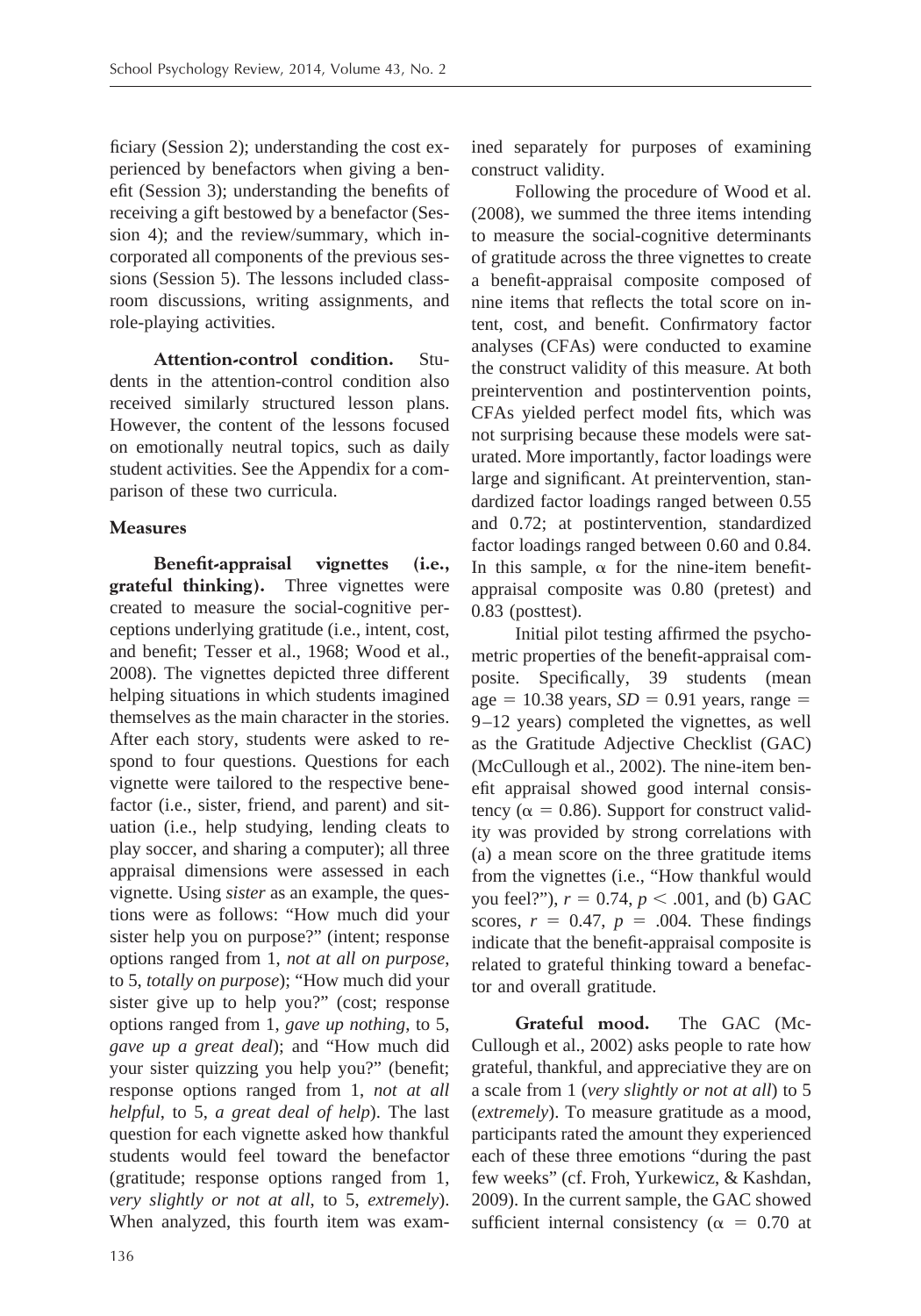pretest and  $\alpha = 0.74$  at posttest), with levels comparable with the level of the pilot sample of 9- to 12-year-olds ( $\alpha = 0.77$ ). The GAC has been used to assess gratitude as a trait, mood, or emotion, depending on the timeframe in the directions (Froh, Miller, & Snyder, 2007). It shows good internal consistency ( $\alpha = 0.78 -$ 0.88; Froh et al., 2008) and construct validity with adolescent samples, yielding low to moderate positive correlations with optimism  $(r = 0.35)$ , contentment  $(r = 0.21)$ , and life satisfaction  $(r = 0.37)$  and stronger correlations with positive affect  $(r = 0.63;$  Froh, Yurkewicz, & Kashdan, 2009). Although other dispositional measures of gratitude exist for older populations (e.g., Gratitude Questionnaire-6; McCullough et al., 2002), the GAC was used for this study because when it was being conducted, this was the only validated gratitude scale for children (see Froh et al., 2007, for a review). The GAC and Gratitude Questionnaire-6 have since been found to be correlated at 0.58 for 10- to 11-year-olds (Froh, Fan, Emmons, Bono, Huebner, & Watkins, 2011).

**Behavioral measure of gratitude.** On the Monday after the intervention phase, the Parent–Teacher Association (PTA) provided a multimedia presentation to the entire student body in the afternoon (thus, both conditions were exposed to the presentation at the same time). The teachers involved in this study gave students the opportunity to make a thank-you card for the PTA by giving the following instructions in their classrooms after the presentation:

The presentation you just saw was given by our Parent–Teacher Association. We have about 5 minutes of free time. You can use this time to write a thank-you card to the PTA using the paper provided or you can just hang out. Some people like to say "thanks" by writing something or drawing a picture. So if you choose to write a thank-you card, feel free to either write a letter or draw a picture and print your first and last name at the bottom so they know who the card is coming from. I'll then pass them on to the PTA.

Thus, the chance to write thank-you notes was presented as independent from the

curricula and completely voluntary. After the activity, teachers collected thank-you cards and identified the participating students on the class roster. Teachers then gave the cards to the school psychologist to mail to the PTA. Participants only completed this task at posttest because of potential reactivity effects (Shadish, Cook, & Campbell, 2002). Students who wrote thank-you cards reported a more grateful mood  $(M = 12.10)$  at posttest than students who did not ( $M = 11.16$ ),  $t = 1.65$ ,  $p = 0.05$ ,  $d = 0.32$ , indicating construct validity for this behavioral measure.

### **Procedure**

After we received approval from the first author's institutional review board, as well as the school district's superintendent and administration, parental consent forms were mailed to students' homes and children returned them to their teachers. Children completed assent forms in their classroom. The participation rate was 88%, and students who did not participate in the study read at their desks while the curricula were administered.

Data were collected in the students' classrooms. Pretest data were collected the Friday before the week of the intervention phase. Posttest data were collected the Monday after the intervention phase (in the morning), so the affect ratings covered the intervention week.

To determine treatment integrity, the interns who implemented the curricula answered questions that targeted the goals and objectives of each lesson. For example, "Did you complete the 'Talk About It' activity?" was answered yes or no. The rate of successful completion of the outlined goals and objectives of each lesson for the curricula was 100%, suggesting that lessons were administered as intended.

#### **Results of Study 1**

#### **Effectiveness of Treatment**

To evaluate whether the intervention was effective in strengthening students' benefit appraisals (i.e., grateful thinking), we first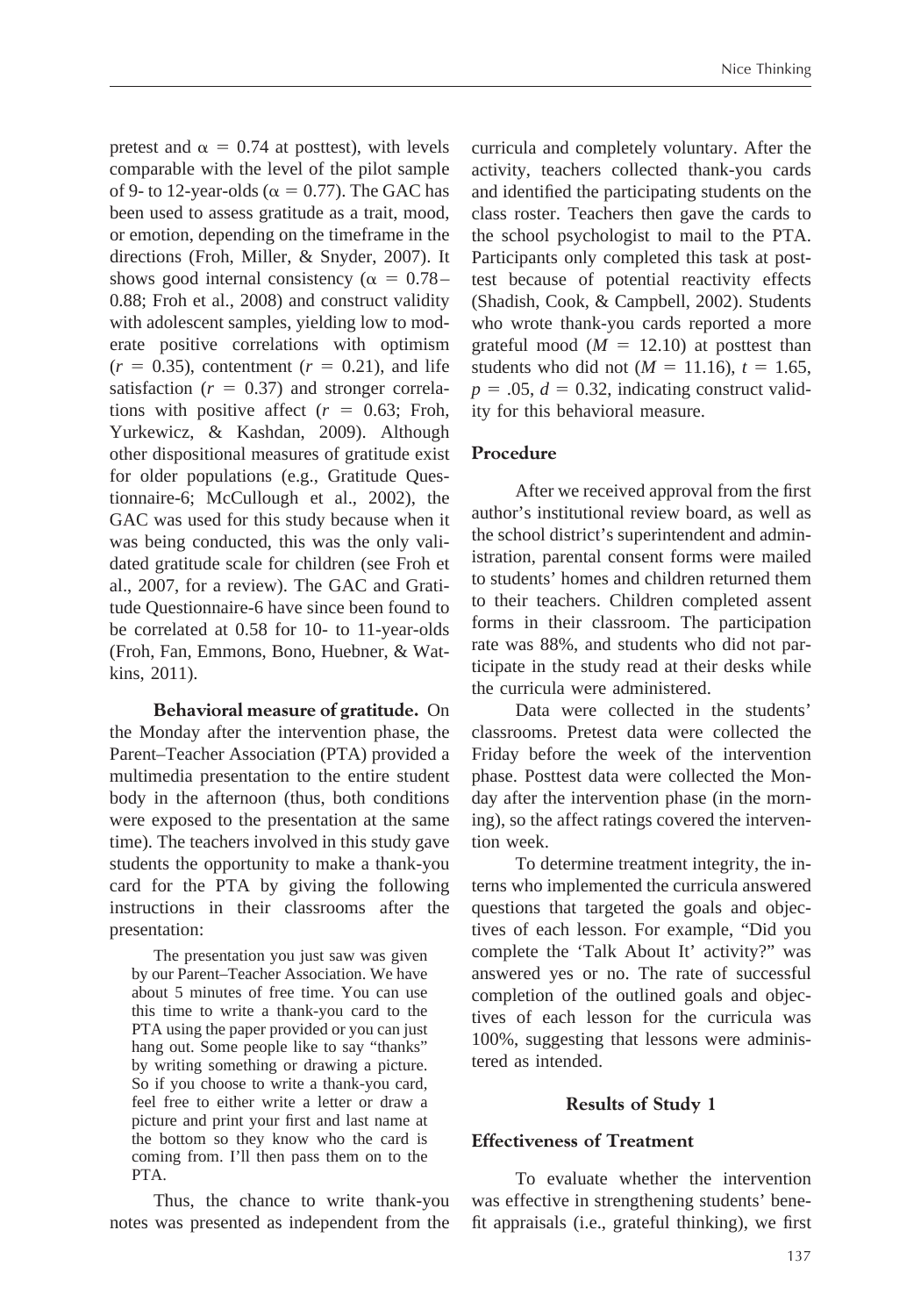computed means and standard deviations for each condition at pretest (treatment  $M = 34.98$ ,  $SD = 6.42$  versus control condition  $M = 35.63$ ,  $SD = 8.03$ ) and posttest  $($ treatment  $M = 38.53$ ,  $SD = 5.14$  versus control condition  $M = 36.75$ ,  $SD = 8.16$ ). We then conducted an analysis of covariance with condition as the independent variable, benefit appraisals at posttest as the dependent variable, and pretest benefit appraisals as the covariate. We used a one-tailed test because our hypothesis was directional and theory driven. The treatment students reported significantly stronger benefit appraisals at posttest compared with the control students, *F*(1, 98) = 5.88,  $p < .05$ ,  $\eta^2 = 0.06$ . Thus, the intervention impacted participants' grateful thinking.

Next, we analyzed whether the intervention had an effect on students' levels of gratitude. We computed means and standard deviations for gratitude in each condition at pretest (treatment  $M = 11.04$ ,  $SD = 3.27$  versus control condition  $M = 10.65$ ,  $SD = 3.44$ ) and posttest (treatment  $M = 12.03$ ,  $SD = 3.02$ versus control condition  $M = 10.86$ ,  $SD = 3.14$ ). We then conducted an analysis of covariance with condition as the independent variable, posttest gratitude as the dependent variable, and pretest gratitude as the covariate. We used a one-tailed test because our hypothesis was directional and theory driven. The treatment students reported significantly more gratitude at posttest than the control students,  $F(1, 95) = 4.25, p < .05, \eta^2 = 0.04.$ 

We then conducted a two-way contingency table analysis to evaluate whether students in the treatment condition wrote more thank-you cards to be sent to the PTA compared with students in the control condition. The two variables were condition with two levels (treatment versus control) and wrote a thank-you card with two levels (yes versus no). Condition and the writing of a thank-you card were found to be significantly related, Pearson  $\chi^2(1, N = 122) = 4.65, p < .05$ , Cramér's  $V = 0.20$ . The percentage of students who wrote thank-you cards was 43.5% (27 of 62) for the treatment condition and 25.0% (15 of 60) for the control condition.

The differences between the conditions were due to changes within the benefit-appraisal intervention over time. The averaged benefit appraisals and grateful-mood ratings remained unchanged over time in the attention-control group.

# **Brief Discussion**

The benefit-appraisal curriculum, carried out daily over a 1-week period, worked as intended. Students in the treatment condition reported increases in benefit appraisals and grateful mood compared with students in the attention-control condition. Practically speaking, the small effect sizes obtained at posttest on benefit appraisals and grateful mood (Cohen's  $d = 0.26$  and Cohen's  $d = 0.38$ , respectively) indicate that about 60% of the control group fell below the treatment group average in terms of appraising the exchange of benefits and that about 65% did so in terms of grateful mood (see Coe, 2002). Furthermore, students in the treatment condition wrote 80% more thank-you cards to the PTA than students in the attention-control condition. Therefore, the changes observed as a function of the experimental manipulation extend beyond the realm of self-report and provide evidence that students who had received the training to better appreciate the prosocial intentions of others were much more likely to write thank-you notes.

The results provide evidence that children's benefit appraisals can be strengthened and that doing so can increase their gratitude. The finding that more students in the treatment condition wrote thank-you cards than students in the attention-control condition provides external validation of the findings, as well as a test of theoretical views that gratitude should lead to reciprocal kind acts (Bartlett & De-Steno, 2006). Importantly, this is the first evidence that any intervention (in children or adults) focused on increasing gratitude actually leads to behavioral changes. Differences in thanking behavior at baseline were not accounted for, however, limiting our ability to infer increases in this behavioral measure.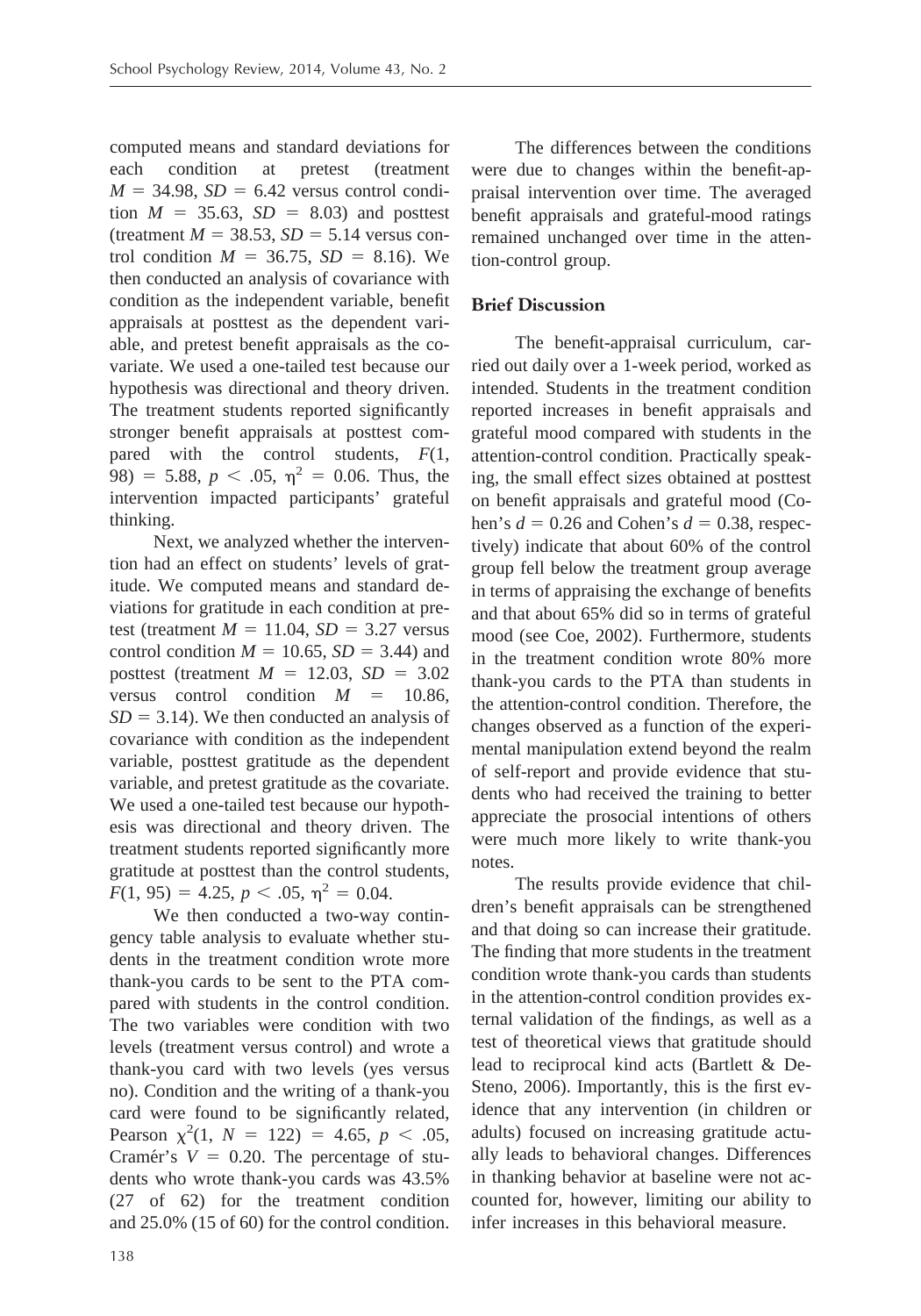The following questions arose: Would the same intervention administered weekly and over a longer period give children more opportunity to apply the material to their lives and produce stronger impacts on gratitude and on subjective well-being? Would this have lasting effects several months later? In Study 2 we piloted the intervention over a period of 5 weeks and collected data at several follow-up time points to assess long-term effects in a different convenience sample, focusing more on well-being effects.

# **Study 2: Intervention Using a Weekly Benefit-Appraisal Curriculum**

In the second study we compared the same treatment and control conditions that were used in Study 1. However, research suggests that gratitude interventions may be more effective if participants are given an opportunity to personally engage with the material (Lyubomirsky, Dickerhoof, Boehm, & Sheldon, 2011). Therefore, our intervention in Study 2 differed from that in Study 1 in terms of delivery (weekly versus every day) and duration (5 weeks long versus 1 week long). Our intention was to use a less intensive and more sustained approach to prevent rote repetition and give participants more time to personally apply the material. Otherwise, the same exact structured lesson plans and procedures were used. Thus, as before, a quasiexperimental design was used in which classrooms were randomly assigned to the treatment or control condition.

As in Study 1, we measured students' benefit appraisals and gratitude. However, in Study 2 we also included measures of positive and negative affect and overall life satisfaction. This time, dependent measures were collected over a span of 5 months rather than a span of just over a week. This delivery method and schedule were used to allow a more rigorous test of the intervention's effectiveness in producing more sustained changes in individuals' grateful thinking, grateful mood, and subjective well-being over a longer period.

### **Method in Study 2**

#### **Participants**

The participants were 82 elementary school students (mean age  $= 9.50$  years,  $SD = 0.63$  years, range  $= 8 - 11$  years) in four different classes. Cohen (1992) suggests that with  $\alpha$  set at .05 and assuming a medium effect size, we would need 64 students in each condition. However, given some unforeseen circumstances, we were unable to include that many students. Students were in Grades 4 (46.3%) and 5 (53.7%) within an affluent district (district median household income for a four-person family  $=$  \$129,752; state median household income for a four-person family  $=$ \$83,036). Most were White (80.5%), about half were boys (54.9%), and 11.0% reported receiving free lunch. Per the New York State Report Card website for the year we collected data, 95% of fourth-grade students and 88% of fifth-grade students (the same grades as those who participated in our study) demonstrated an *understanding* or a *thorough understanding* of the content for the English language arts state examination that is expected for the subject and grade level (https://reportcards.nysed- .gov/). These students were from a different school district than those in Study 1.

#### **Measures**

**Benefit-appraisal vignettes.** The nine-item benefit-appraisal composite showed good reliability ( $\alpha$  ranged from 0.80–0.91). Regarding construct validity, CFAs at each time point again yielded perfect fits because the models tested were all saturated. Factor loadings were large and significant at each time point. Specifically, standardized factor loadings ranged from  $0.60 - 0.70$  at Time 1, from  $0.60 - 0.90$  at Time 2, from  $0.60 - 0.85$  at Time 3, from 0.60 – 0.88 at Time 4, and from 0.75–0.94 at Time 5. The benefit-appraisal composite was positively correlated with mean scores from the vignette gratitude items,  $r = 0.53$  to  $r = 0.76$  across the five time points,  $p < .001$ .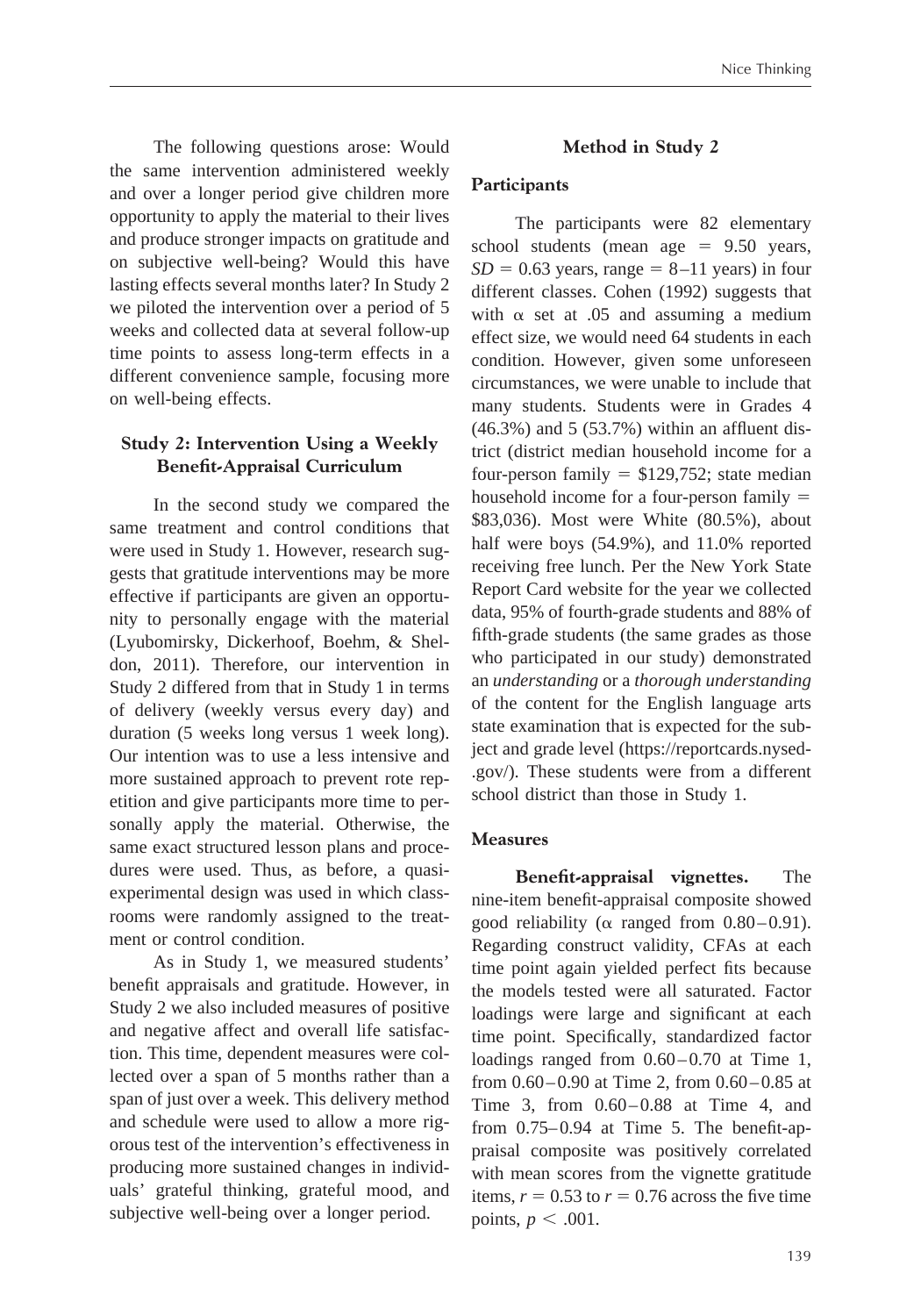**Grateful mood.** The three emotion items of the GAC (McCullough et al., 2002) showed good internal consistency and reliability ( $\alpha$  ranged from 0.81–0.93).

**Positive and Negative Affect Scale for Children.** The Positive and Negative Affect Scale for Children (PANAS-C) (Laurent et al., 1999) was used to assess positive affect and negative affect. It consists of 15 positive emotions (e.g., happy, cheerful) and 15 negative emotions (e.g., sad, frightened) rated on scales ranging from 1 (*very slightly or not at all*) to 5 (*extremely*). Internal consistency is strong for both the positive affect scale (0.90 for the scale development sample and 0.89 for the replication sample) and negative affect scale (0.94 for the scale development sample and 0.92 for the replication sample; Laurent et al., 1999). Both scales also have good convergent and discriminant validity, with negative affect being positively correlated with childhood measures of depression and anxiety  $(r = 0.60$  and  $r = 0.68$ , respectively) and positive affect being inversely correlated with these measures  $(r =$  $-0.42$  and  $r = -0.30$ , respectively; Laurent et al., 1999). Participants were asked to rate the amount they experienced each feeling "during the past few weeks." In this sample,  $\alpha$  ranged from  $0.84 - 0.90$  for positive affect and negative affect.

**Brief Multidimensional Students' Life Satisfaction Scale.** The Brief Multidimensional Students' Life Satisfaction Scale (BMSLSS) (Seligson, Huebner, & Valois, 2003) is a five-item measure using a response scale ranging from 1 (*terrible*) to 7 (*delighted*) that assesses overall life satisfaction summed across multiple domains (family, friendships, school, self, and living environment). The scale is designed to assess general life satisfaction in children and youth (aged 8-18) years). Internal consistency has been reported to be acceptable with middle school students  $(\alpha = 0.75)$ , and the scale has demonstrated a unidimensional factor structure that correlates significantly with the Students' Life Satisfaction Scale  $(r = 0.70)$  and other measures of

well-being (Seligson, Huebner, & Valois, 2005). A sample item from the BMSLSS is as follows: "I would describe my satisfaction with my friends as  $\therefore$  The five items were combined into a life satisfaction score. In this sample,  $\alpha$  ranged from  $0.65 - 0.77$ .

# **Curricula Administration**

The same benefit-appraisal and attention-control curricula used in Study 1 were administered to the participants in Study 2, except that they received the curricula weekly for 5 weeks. K.H. trained the two school psychology interns (different graduate students from Study 1), from the school at which the study took place, in the two curricula the same way she did for the interns in Study 1. During the intervention phase, K.H. met with the interns weekly as needed. The interns and teachers were kept blind to the study's purpose and hypotheses and told that classrooms would be assigned to one of two curricula: emotional (i.e., benefit appraisal) or social (i.e., attention control); any mention of *gratitude* was absent from conversations. As in Study 1, we used self-report checklists to ensure that interns administered each condition as intended.

Four classrooms of students participated. Slightly more students were assigned to the benefit-appraisal curriculum  $(n = 44)$  than the attention-control curriculum  $(n = 38)$ . There were almost identical numbers of students per grade in each condition (fourth grade: treatment condition,  $n = 21$ ; attentioncontrol condition,  $n = 17$ ; fifth grade: treatment condition,  $n = 23$ ; attention-control condition,  $n = 21$ ). One intern was assigned to the fifth grade class in the benefit-appraisal condition and the fourth grade class in the attention-control condition; the other intern was assigned to the fifth grade class in the attention-control condition and the fourth grade class in the benefit-appraisal condition. A coin toss was used to decide which intern went with which classroom. Instruction time for both the benefit-appraisal and attention-control curricula was 30 minutes once a week for a total of 5 weeks. The same raffle procedure used in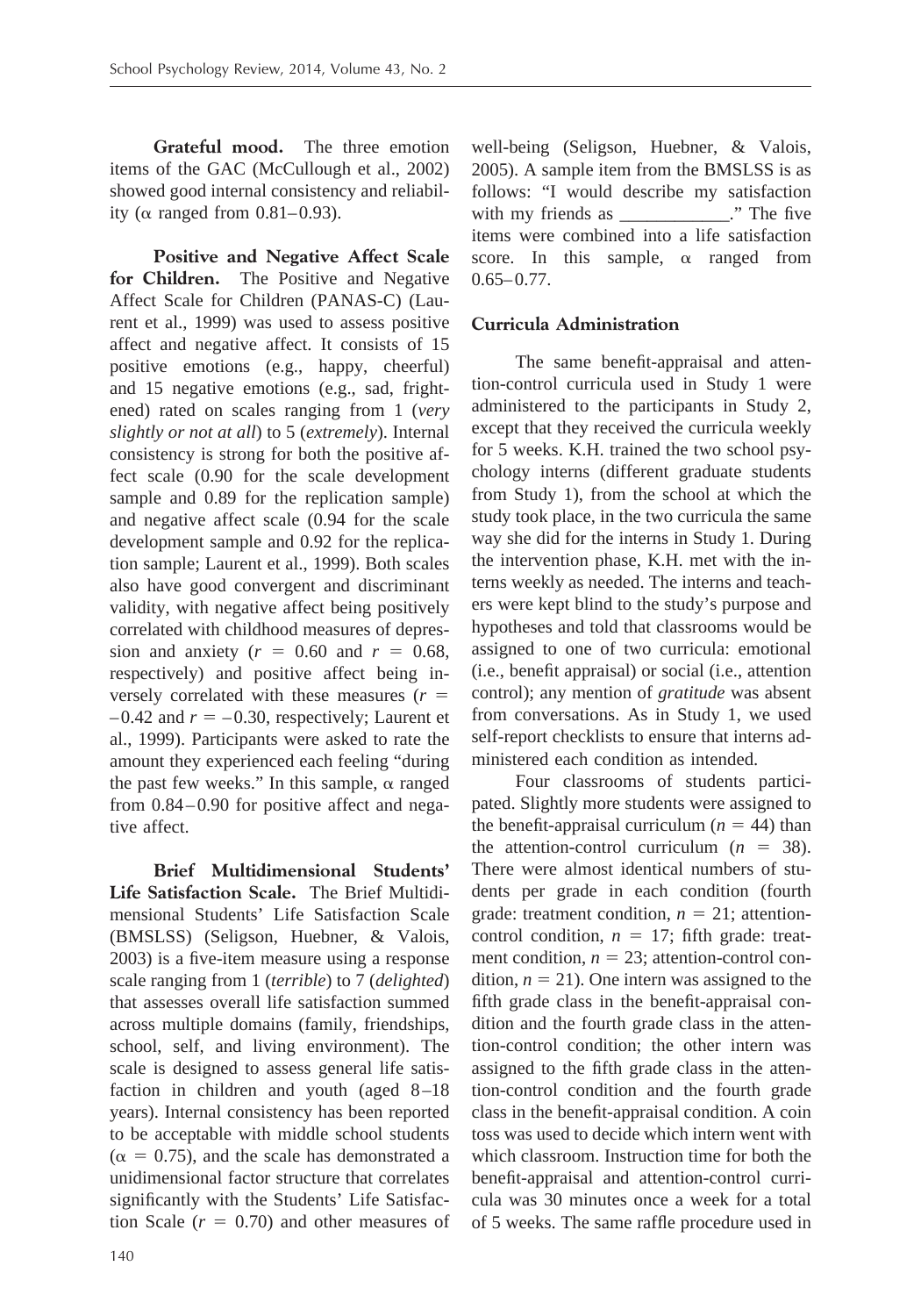Study 1 was used to encourage participation and homework completion.

#### **Procedure**

As in Study 1, permission was received from the institutional review board and school district, and procedures for consent and assent were identical. The participation rate was 84%. The fifth author (K.H.) recruited all fourth and fifth grade teachers who were interested in participating. Students who did not participate in the research read at their desks while the curricula were being administered. Data were collected in students' classrooms. Baseline data (T1) were collected right before the first lesson plan was taught. Posttest data (T2) were collected right after the fifth, and final, lesson plan was taught, at 5 weeks. Additional follow-up data were collected at 7 weeks (T3), 12 weeks (T4), and 20 weeks (T5).

As in Study 1, the two interns who implemented the curricula completed a checklist after each lesson. The results indicated that 100% of the outlined goals and objectives of each lesson were implemented as intended.

# **Analytic Strategy**

We used one-tailed tests because all hypotheses were directional and theory driven. Because the data were nested within individuals over time, we used hierarchical linear modeling (HLM; cf. Raudenbush & Bryk, 2002) to examine the treatment effects longitudinally. Two levels of analysis were specified: (a) within person (Level 1), with the time variable as the only predictor, and (b) between persons (Level 2), with the treatment condition as the only predictor. The Level 1 model examined within-person changes over time for repeated measures, whereas the Level 2 model examined between-person differences in the change trajectories.

The HLMs were performed in two stages. The first stage involved a series of within-person models to determine the optimal description of the overall trajectories characterizing the repeated measures for the entire sample. These "unconditional" models had

time as the only predictor. A null (i.e., intercept-only) model was first fitted to the data, followed by the addition of a linear time term and then a quadratic time term, to explore whether the added terms would improve model fit. We also explored whether allowing the intercept, linear, and quadratic time terms to vary across individuals would boost model fit. The time variable was centered at T1 (baseline) and specified in weeks so that T2 was 5 weeks, T3 was 7 weeks, T4 was 12 weeks, and T5 was 20 weeks. This first stage produced optimal unconditional models for the entire sample in which the mean intercept indicated the average standing just before the intervention and the mean slope indicated average rates of change. Significant variances in the intercepts and slopes implied betweenperson variation in those parameters that may be explained by Level 2 predictors.

In the second stage of analysis, treatment condition was incorporated to explain these variances. These "conditional" models enabled examination of any intervention effects. The intervention effect is the difference between the treatment condition (coded as 1) and the control condition (coded as 0). A significant treatment effect on the intercept indicated that there were significant group mean differences on the dependent variable before the start of the intervention (because classes and not individuals were randomly assigned to conditions, it was necessary to examine group differences at baseline). A significant treatment effect on the slopes, or cross-level interactions between time and treatment, indicated that the two groups had different rates of change on the dependent variable.

#### **Results of Study 2**

Descriptive statistics for the variables across all five time points are displayed separately for the treatment and control conditions in Table 1. We expected that compared with the control condition, the treatment condition would show longitudinal increases in individuals' benefit appraisals (i.e., grateful thinking), grateful mood, and subjective well-being (i.e., greater positive affect and life satisfaction and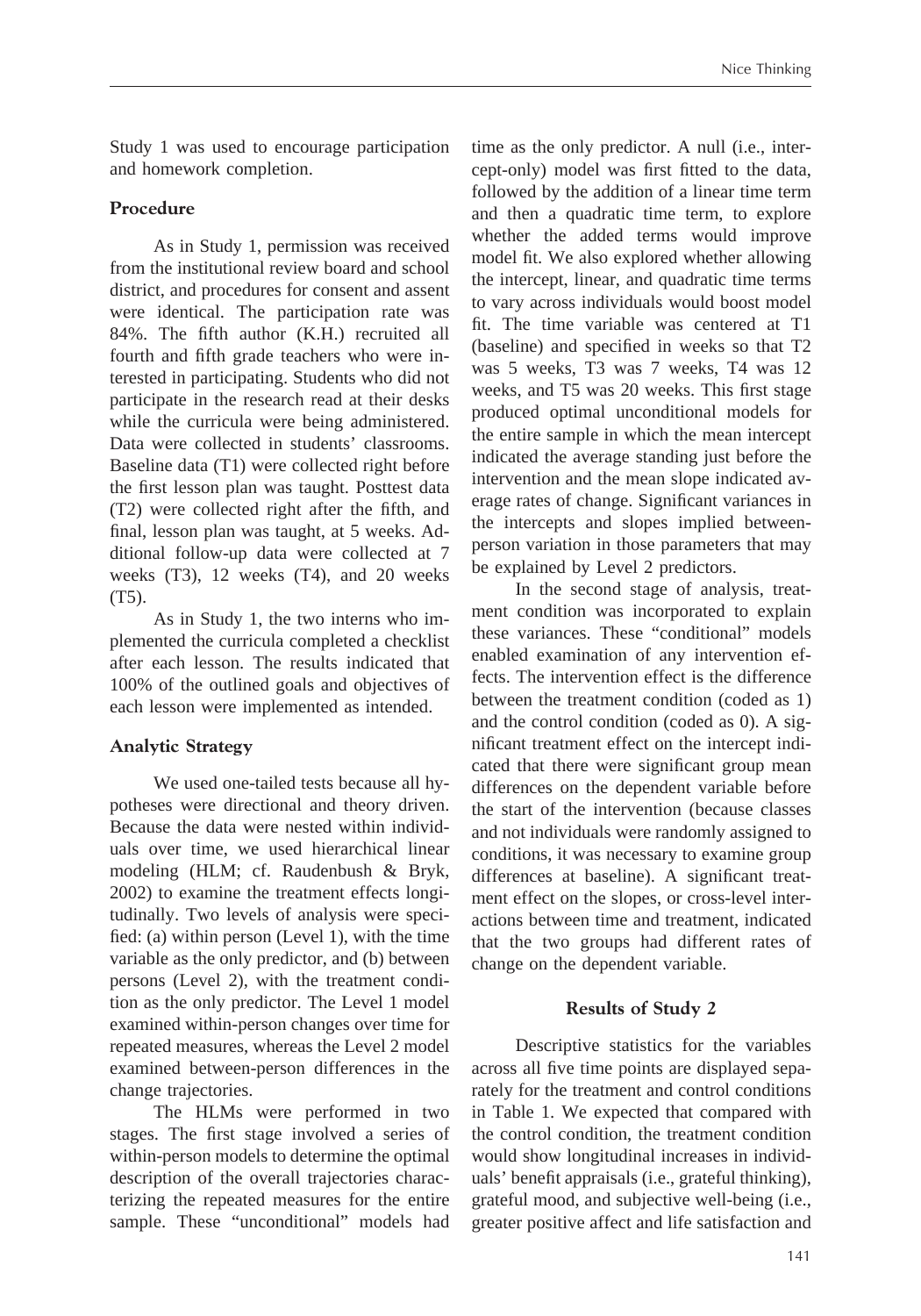# **Table 1 Means and Standard Deviations of Dependent Variables Across Observations for Intervention and Control Conditions in Study 2**

|                   | Attention-<br>Control<br>Condition | Benefit-<br>Appraisal<br>Intervention |
|-------------------|------------------------------------|---------------------------------------|
| Outcome           | M(SD)                              | M(SD)                                 |
| Grateful thinking |                                    |                                       |
| T1                | 38.86 (5.75)                       | 38.07 (6.12)                          |
| T <sub>2</sub>    | 40.32 (4.57)                       | 42.37 (2.56)                          |
| T <sub>3</sub>    | 40.76 (4.92)                       | 42.79 (3.09)                          |
| T <sub>4</sub>    | 40.76 (4.66)                       | 42.44 (3.29)                          |
| T <sub>5</sub>    | 39.63 (5.73)                       | 42.67 (2.80)                          |
| Gratitude         |                                    |                                       |
| T1                | 12.18 (3.00)                       | 12.30(2.61)                           |
| T <sub>2</sub>    | 12.11 (3.32)                       | 12.82 (2.48)                          |
| T <sub>3</sub>    | 12.00(3.18)                        | 12.95 (2.86)                          |
| T <sub>4</sub>    | 12.27 (3.34)                       | 13.16 (2.70)                          |
| <b>T5</b>         | 11.82 (3.52)                       | 13.23 (2.49)                          |
| Positive affect   |                                    |                                       |
| T1                | 3.64(0.77)                         | 3.56(0.72)                            |
| T <sub>2</sub>    | 3.64(0.73)                         | 3.89(0.57)                            |
| T <sub>3</sub>    | 3.63(0.85)                         | 3.69(0.73)                            |
| T <sub>4</sub>    | 3.70 (0.86)                        | 3.96(0.69)                            |
| <b>T5</b>         | 3.55(0.87)                         | 3.96(0.65)                            |
| Negative affect   |                                    |                                       |
| T1                | 1.87(0.68)                         | 1.68(0.50)                            |
| T2                | 1.73(0.60)                         | 1.48(0.44)                            |
| T <sub>3</sub>    | 1.60(0.53)                         | 1.45(0.44)                            |
| T <sub>4</sub>    | 1.71(0.60)                         | 1.57(0.56)                            |
| <b>T5</b>         | 1.60(0.65)                         | 1.51(0.48)                            |
| Life satisfaction |                                    |                                       |
| T1                | 28.34 (4.82)                       | 30.73 (3.62)                          |
| T <sub>2</sub>    | 29.34 (3.79)                       | 31.61 (3.62)                          |
| T <sub>3</sub>    | 30.11 (4.10)                       | 31.84 (4.21)                          |
| T <sub>4</sub>    | 29.59 (4.80)                       | 31.64 (4.17)                          |
| T <sub>5</sub>    | 30.35 (4.30)                       | 31.47 (3.95)                          |

*Note.* T1 = baseline; T2 = immediately posttest; T3 = 7-week follow-up;  $T4 = 12$ -week follow-up;  $T5 = 20$ week follow-up. Scores for benefit appraisals could range from 9 to 45. Scores for gratitude could range from 3 to 15. Scores for positive affect and negative affect could range from 1 to 5 because the mean was calculated due to some missing data. Scores for life satisfaction could range from 7 to 35.

lower negative affect). Thus, our first step was to determine the optimal unconditional models for these variables. Table 2 shows the mean intercepts and mean linear slopes, which index the starting point and weekly change on each variable for the whole sample. A quadratic time term added little to the within-person model, making a linear model the optimal Level 1 trajectory. The intercepts and linear slopes of each variable also had significant variances, indicating that Level 2 differences could account for variability in both parameters. Having identified the optimal within-person trajectory and found that there was variability because of between-person factors, we proceeded to the conditional model analyses to examine whether the intervention had any effects on our dependent variables.

#### **Effectiveness of Intervention**

The unconditional model with benefit appraisals showed a significant mean intercept for the whole sample, at  $\gamma_{00} = 39.798$ ,  $p <$ .001, and a significant mean linear slope of  $\gamma_{10}$  $= 0.114$ ,  $p < .001$ , for each week. This means that the benefit-appraisal scores increased linearly over time for the entire sample. To evaluate whether students in the intervention condition exhibited more linear growth in benefit appraisals (i.e., their grateful thinking) than students in the control condition, we examined the conditional HLM with benefit appraisals, which included a between-person covariate for experimental condition. Figure 2 shows that the two groups started out with similar levels of benefit appraisals but that only the intervention group showed linear increases over the course of 20 weeks. Each week, students in the intervention condition strengthened their benefit appraisals by 0.196 units whereas those in the control condition stayed relatively flat (see Table 3). The intervention had no significant effect on the intercept,  $t (df = 80) = -0.05$ , *ns*, but had a significant effect on linear slope, *t*  $(df = 80) = 3.09, p = .001, effect size$  $r = 0.33$ . This linear slope difference led to mean differences in benefit appraisals between the control and intervention groups at 12 weeks,  $t (df = 80) = 2.39, p = .01, d = 0.53, and$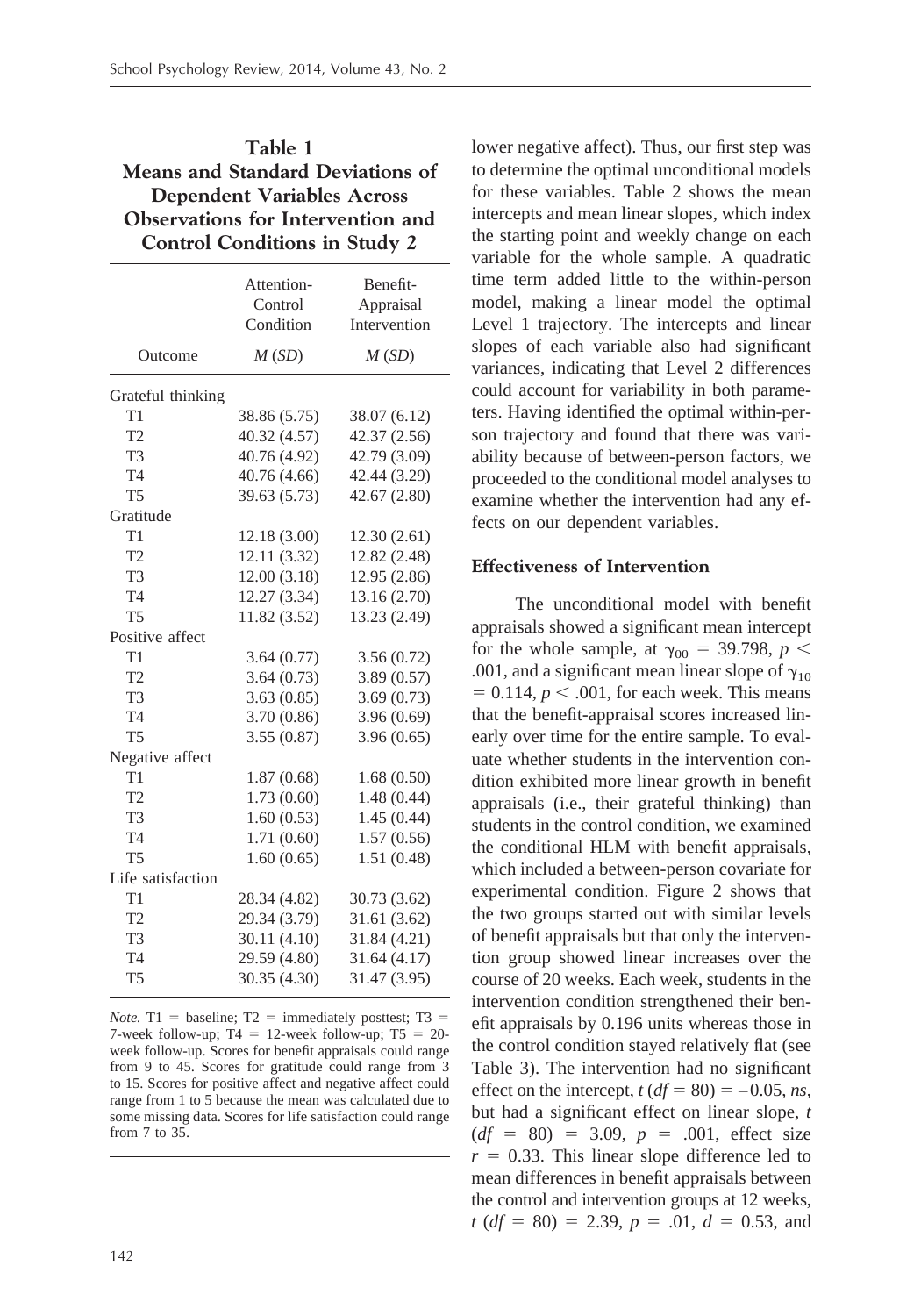| Table 2                                                            |
|--------------------------------------------------------------------|
| Hierarchical Linear Model Results Based on Unconditional Models in |
| Study 2                                                            |

|                    | Intercept     |            | Linear Slope  |           |
|--------------------|---------------|------------|---------------|-----------|
| Dependent Variable | $\gamma_{00}$ | $\tau_{0}$ | $\gamma_{10}$ | $T_{1}$   |
| Grateful thinking  | 39.798**      | $14.577**$ | $0.114**$     | $0.032**$ |
| Gratitude          | 12.368**      | $5.621**$  | 0.014         | $0.011**$ |
| Positive affect    | $3.656**$     | $0.357**$  | 0.004         | $0.001**$ |
| Negative affect    | $1.679**$     | $0.157**$  | $-0.007*$     | $0.013*$  |
| Life satisfaction  | $30.123**$    | $13.771**$ | $0.046*$      | $0.020**$ |

*Note.*  $\gamma_{00}$  = mean intercept;  $\gamma_{10}$  = mean linear slope;  $\tau_0$  = variance of intercept across individuals;  $\tau_1$  = variance of linear slope across individuals.  $*_{p}$  < .05.  $*_{p}$  < .001

at 20 weeks,  $t (df = 80) = 3.31, p = .001$ ,  $d = 0.74$ .

Because increases in benefit appraisal were found in the intervention condition, indicating an increase in grateful thinking, we proceeded to analyze whether the intervention also had effects on students' gratitude and subjective well-being (i.e., positive affect, negative affect, and life satisfaction).

#### **Gratitude**

The unconditional model with gratitude showed a significant mean intercept, at  $\gamma_{00}$  $= 12.378, p < .001$ , and no mean linear slope,  $\gamma_{10}$  = 0.14, *ns*, for the whole sample. The conditional model showed no significant intervention effect on the intercept,  $t (df = 80) =$ – 0.05, *ns*, but did show a significant intervention effect on linear slope,  $t (df = 80) = 1.68$ ,  $p = 0.05$ , effect size  $r = 0.18$ . With each week, students in the intervention condition gained 0.072 units of gratitude whereas the control group stayed relatively static (see Table 3). This general pattern was sustained and led to significant differences in mean levels of gratitude at 12 weeks,  $t (df = 80) = 1.82, p = 1$  $.04, d = 0.41, and at 20 weeks, t (df = 0.41)$  $80$ ) = 2.14,  $p = .02$ ,  $d = 0.48$  (see Figure 2).

#### **Positive and Negative Emotion**

The unconditional model with positive affect as the dependent variable showed a sig-

mificant mean intercept, at  $\gamma_{00} = 3.656$ ,  $p <$ .001, and no mean linear slope,  $\gamma_{10} = 0.004$ , *ns*, for the whole sample. Results from the conditional analyses showed no intervention effect on the intercept,  $t (df = 80) = -0.09$ , *ns*, but did show a significant intervention effect on linear slope,  $t (df = 80) = 2.72, p = .004,$ effect size  $r = 0.29$ . Students in the intervention condition gained 0.019 units of positive affect each week, whereas the control group stayed relatively flat (see Table 3). This pattern led to significant differences in mean levels of positive affect at 12 weeks,  $t (df =$  $80) = 1.77, p = .04, d = 0.40, and at 20$ weeks,  $t (df = 80) = 2.46$ ,  $p = .008$ ,  $d = 0.55$ (see Figure 2).

In terms of negative affect, the unconditional model yielded a significant mean intercept, at  $\gamma_{00} = 1.679$ ,  $p < .001$ , and a significant mean linear slope,  $\gamma_{10} = -0.007, p < .05$ , for the whole sample. This means that negative affect decreased linearly for the entire sample. Results from the conditional analyses showed an intervention effect on the intercept,  $t (df = 80) = -2.13, p = .04$ , but not on the linear slope, *t* (*df* = 80) = 1.01, *ns*.

#### **Life Satisfaction**

The unconditional model showed a significant mean intercept, at  $\gamma_{00} = 30.123$ ,  $p <$ .001, and a significant mean linear slope,  $\gamma_{10}$  $= 0.046, p < .05$ , for the whole sample,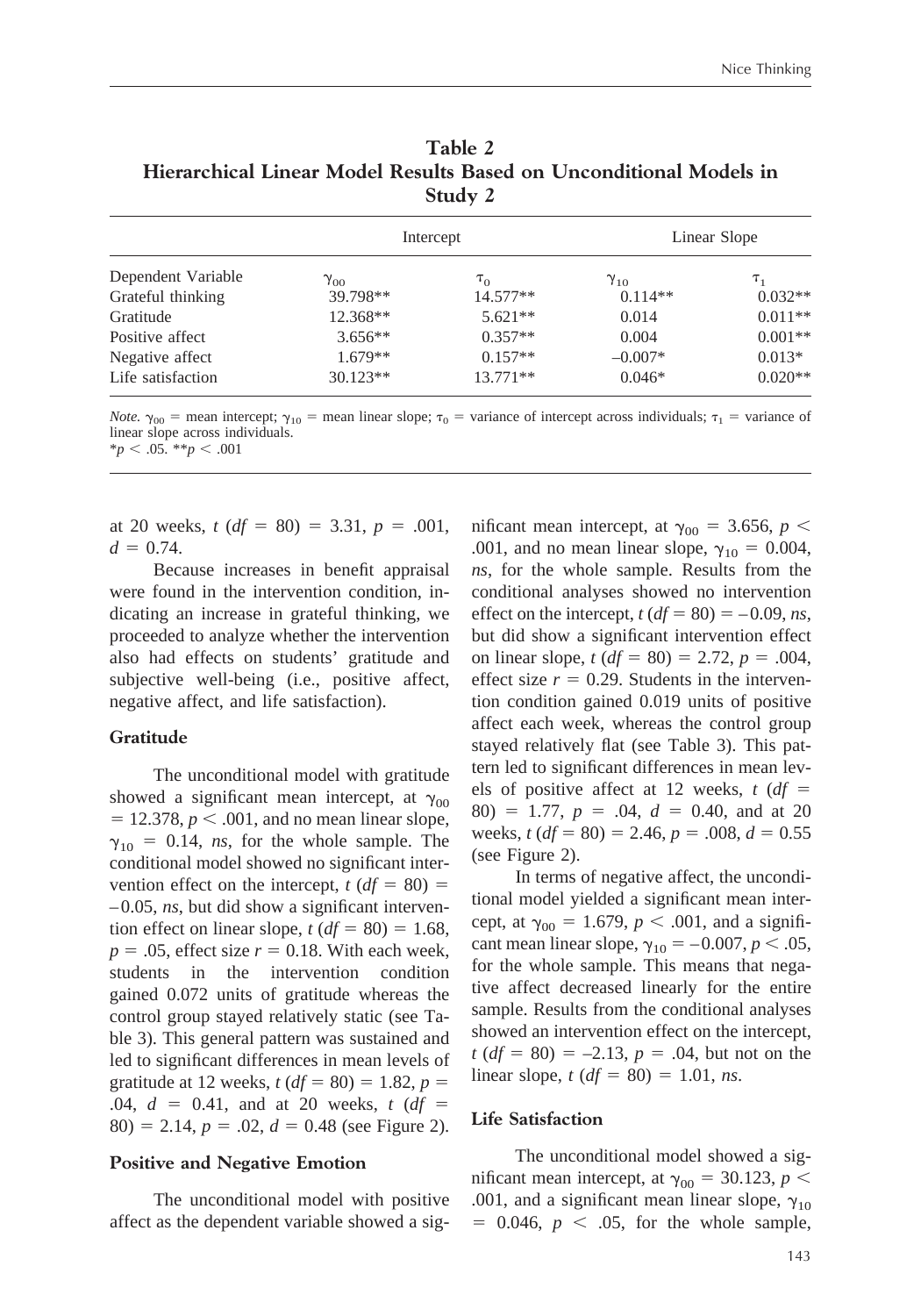

**Figure 2. Growth curves of benefit appraisals (grateful thinking), gratitude, and positive emotion by experimental condition for Study 2. Treatment slopes** are statistically significant at  $p = .001$  for benefit appraisals (i.e., grateful **thinking**),  $p = .02$  for gratitude, and  $p = .008$  for positive affect. Scores for **grateful thinking could range from 9 to 45. Scores for gratitude could range from 3 to 15. Scores for positive affect could range from 1 to 5 because the mean was calculated owing to some missing data.**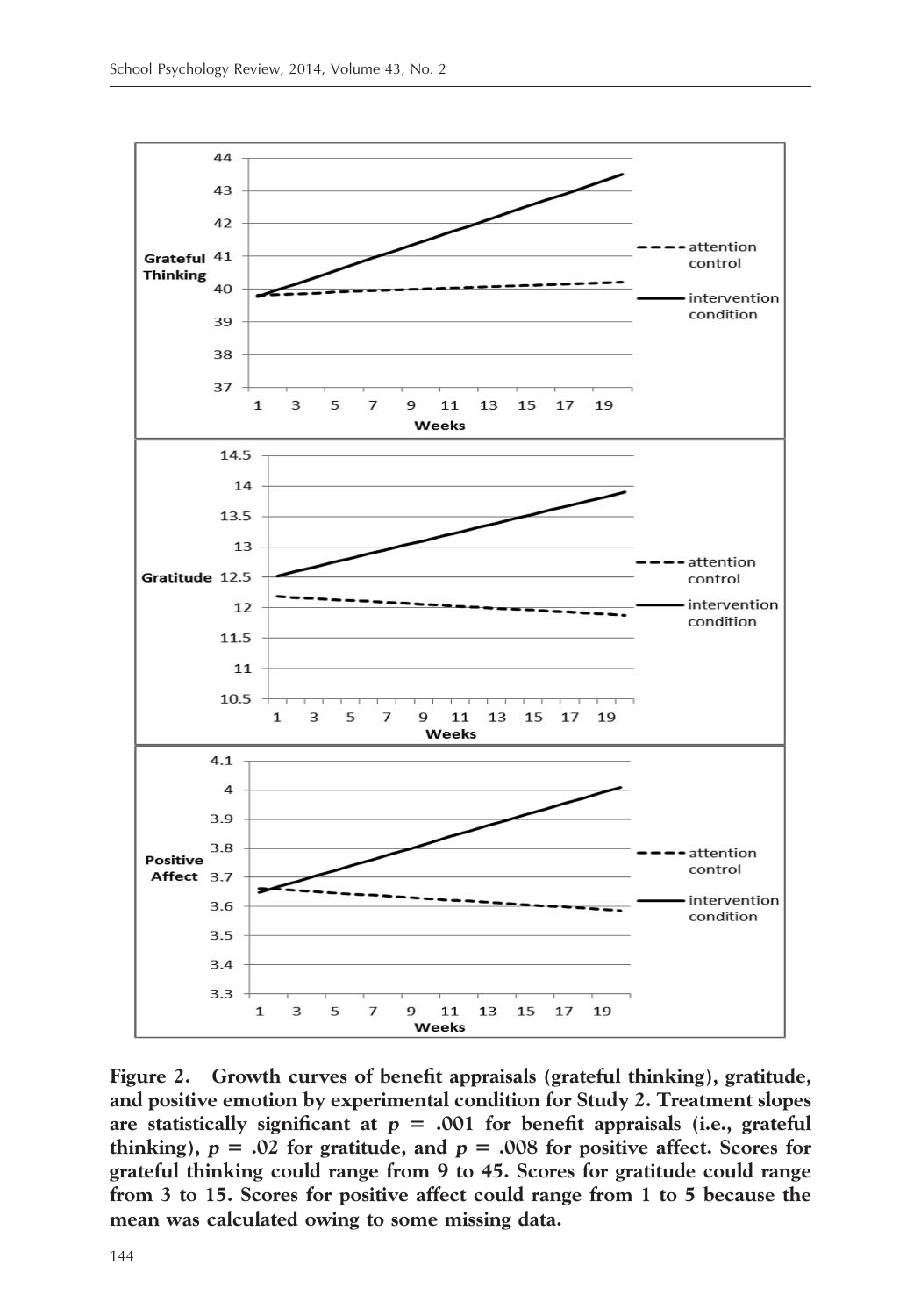| Dependent Variable | <b>Attention-Control Condition</b> | Intervention Effect |
|--------------------|------------------------------------|---------------------|
| Grateful thinking  |                                    |                     |
| Intercept          | 39.820 (0.753)***                  | $-0.049(0.991)$     |
| Linear slope       | 0.021(0.038)                       | $0.175(0.057)$ **   |
| Gratitude          |                                    |                     |
| Intercept          | $12.185(0.479)$ ***                | 0.339(0.599)        |
| Linear slope       | $-0.016(0.029)$                    | $0.0563(0.034)$ *   |
| Positive affect    |                                    |                     |
| Intercept          | $3.663(0.117)$ ***                 | $-0.014(0.149)$     |
| Linear slope       | $-0.004(0.007)$                    | $0.023(0.008)$ **   |
| Negative affect    |                                    |                     |
| Intercept          | $1.798(0.085)$ **                  | $-0.223(0.104)$ *   |
| Linear slope       | $-0.011(0.005)$                    | 0.006(0.006)        |
| Life satisfaction  |                                    |                     |
| Intercept          | $28.827(0.667)$ ***                | $2.416(0.845)$ **   |
| Linear slope       | 0.072(0.037)                       | $-0.049(0.043)$     |

**Table 3 Hierarchical Linear Model Results Based on Conditional Models in Study 2**

*Note.* The numbers in parentheses are standard errors. Intervention effect is the difference between the gratitude curriculum (coded as 1) and the control condition (coded as 0).

 $*_{p}$  < .05.  $*_{p}$  < .01.  $*_{p}$  < .001.

indicating that life satisfaction increased linearly for everyone during the 20 weeks. Conditional analyses showed an intervention effect on the intercept,  $t (df = 80) = 2.86, p = 1$ .006, but not on the linear slope,  $t (df = 80) =$ –1.13, *ns*.

#### **Brief Discussion**

The treatment condition was effective in altering appraisals of perceived intention, cost, and value of interpersonal benefits. Students who were in this condition exhibited growth in benefit appraisals (i.e., grateful thinking) over time, whereas students in the attention-control condition did not. The peak difference in magnitude between the two groups was seen at T5 (5 months after the start of the intervention), suggesting somewhat lasting effects of the intervention. By use of the definition of Cohen (1992), this peak in benefit appraisals is close to showing a large effect.

The main goal of this study was to induce gratitude by helping to educate children about benefit appraisals. The results provided support for this notion. Students in the treatment condition exhibited growth in gratitude over time, whereas students in the control condition remained static. Although the effect size was small, the peak difference in magnitude between the two groups again emerged by the final time point, which amounted to a medium-sized effect.

With respect to the intervention's impact on subjective well-being, we found a similar pattern for positive affect. That is, students in the treatment condition exhibited growth in positive mood relative to the students in the control condition, whose positive mood remained stable. This also resulted in a mediumsized difference between the two groups by the final time point. Such evidence provides further support for the use of benefit-appraisal education as a viable gratitude intervention, showing that our intervention produced results analogous to those commonly obtained through more established gratitude intervention techniques. However, the intervention did not influence the other two measures of subjective well-being (i.e., negative affect and life satisfaction) in the study.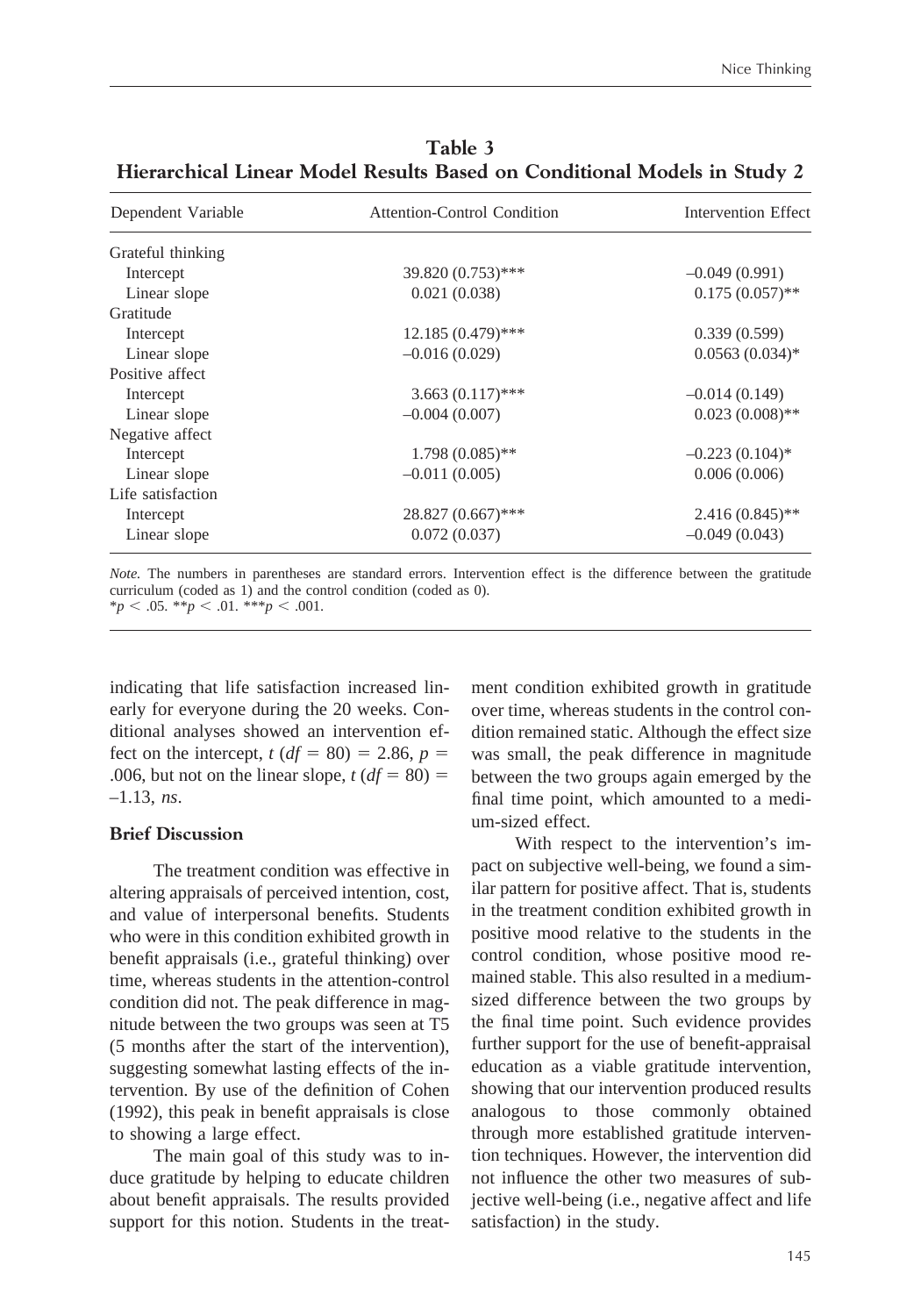### **General Discussion**

Our research was the first to test a gratitude intervention with children aged as young as 8 years (cf. Froh et al., 2009). Our results converge with previous research confirming the empirical benefits of gratitude interventions with older youth as well as with adults. We predicted that 8- to 11-year-old children participating in a curriculum that trained their schemas for receiving help or benefits from other persons would engage in more grateful cognitive processing, as compared with a control condition, and that—as a result—they would experience more gratitude and subjective well-being. This pattern was mostly confirmed across the two studies reported in this article. This preliminary study with convenience samples supports the notion that elementary school children can be taught to think more gratefully via a brief cognitive intervention delivered in classrooms. Furthermore, increases in gratitude were linked to increases in thanking behavior (in Study 1) and general positive affect up to 20 weeks later (in Study 2). The observation that increases in one specific positive mood state (i.e., gratitude) may have facilitated behavioral changes and increases in other positive emotions (e.g., happiness) is in line with theories suggesting that gratitude should lead to reciprocal kind acts (Bartlett & DeSteno, 2006) and increases in well-being (Emmons & McCullough, 2003).

Our research makes a notable contribution to the developing science of gratitude interventions. The benefit-appraisal curriculum introduced in this report and tested in these two studies offers an additional empirically validated intervention for enhancing gratitude. Wood et al. (2010) classified gratitude interventions into three categories: gratitude journals, grateful writing/contemplations, and behavioral expressions of gratitude. Although the journaling approach has been used most often with adults, it is not without limitations (Wood et al., 2010). One of these may be in its use with younger children, particularly in experimental research in which uniformity of the experimental manipulation within a condition is paramount. The journaling ap-

proach allows for wider variability in what participants focus on (e.g., the number of things they are grateful for, the degree of elaboration and personalization involved). The curriculum introduced in this article is much more standardized. Benefit-appraisal education offers a uniform, structured lesson plan that allows for less within-group variability. The benefit-appraisal curriculum provides a relatively easy-to-implement tool that complements other positive psychology exercises available for use by school psychologists.

Our main goal was to examine whether teaching benefit appraisals could produce gratitude in children during the age range when gratitude is thought to mature in development. The results were promising in this respect. In fact, because the moral self develops through more advanced social interactions during middle childhood (Eisenberg, Spinrad, & Sadovsky, 2006), an intervention that scaffolds appraisals of helpful exchanges may be an optimal way to promote gratitude during this period. Developmental research studying processes involved in such an intervention can help tailor benefit-appraisal education to various age groups. For instance, it would be fruitful to understand why the appraisals of value, cost, and intention each boosts gratitude in different age groups. Such knowledge will also help to better understand trait gratitude during this formative period in development.

A methodologic strength of our study is that we were able to closely monitor the interventions as they unfolded. We took care to ensure that all procedures, both within and across conditions and grade levels, were strictly followed. Compared with other gratitude interventions, such close monitoring represents an improvement. However, we acknowledge that use of self-report checklists to assess treatment integrity was a limitation because self-presentation concerns toward the experimenter (i.e., contact author) may have influenced administrators' completion of the checklists. It would have been ideal to observe and rate some of the curriculum administration sessions, but logistics prevented this from happening.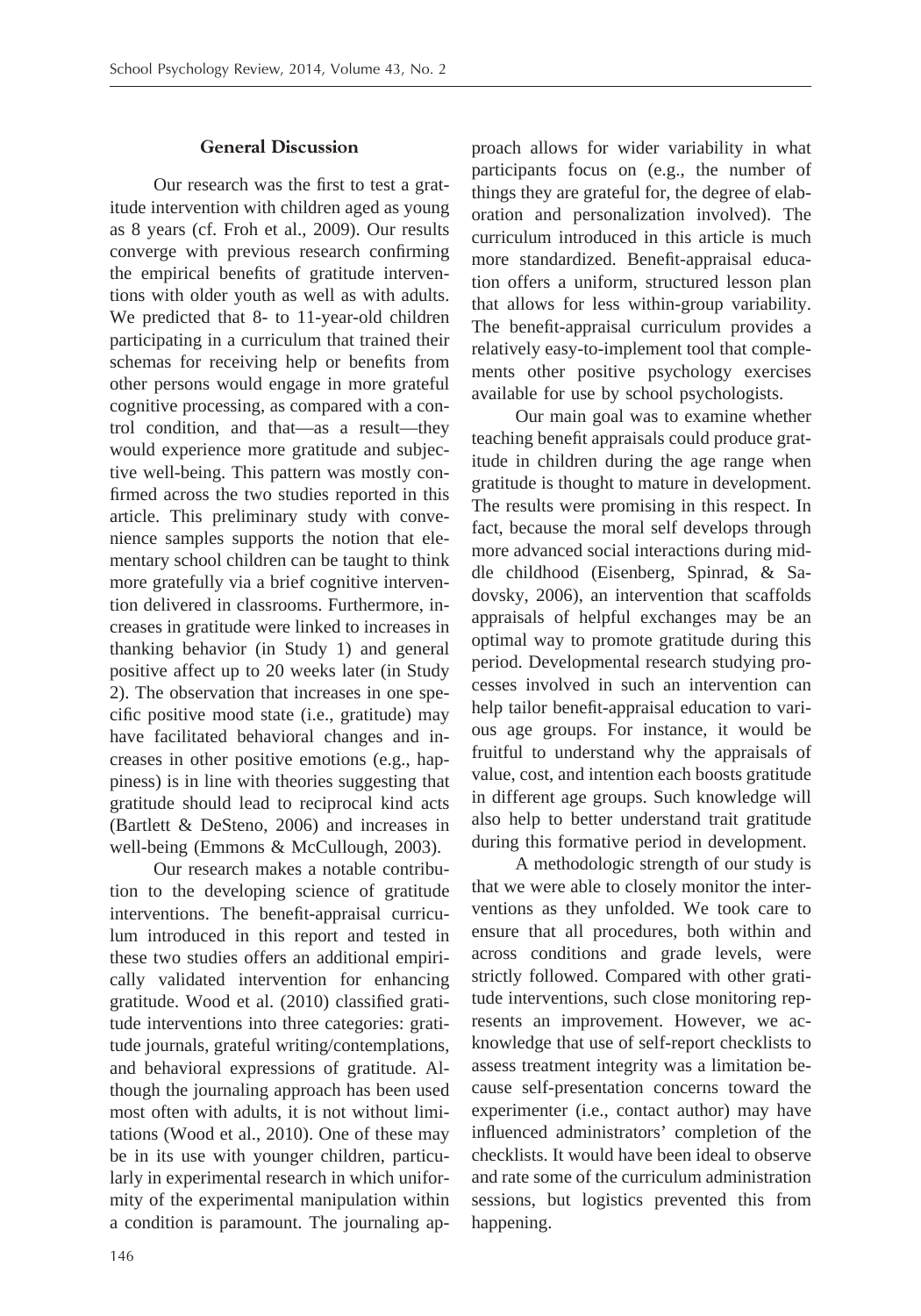Another drawback is that we did not randomly assign students to conditions, thus limiting our ability to draw strong causal inferences. Random assignment of individuals was not possible at the included schools given the burden true random assignment would have posed. However, random assignment of individuals would provide a stronger test of this intervention because it would eliminate confounds due to individual differences between students or classroom teachers.

Another limitation is that students from the two different conditions could have interacted with each other, learning who received what curriculum. Having learned that they did not receive the benefit-appraisal curriculum, students receiving the attention-control curriculum may have then seen their treatment as not credible, having no impact on them. This negative view of the control condition could potentially help explain the between-group differences. Future researchers should consider assessing this treatment expectation at pretest to control for it in later analyses.

Furthermore, our participant pool was restricted in socioeconomic and demographic diversity. Data were obtained from students in an affluent school district, limiting the generalizability of our findings. Our samples comprised students living in communities and schools that are different from many others. The distributions of cognitive and academic skills are higher and narrower and the students have fewer unmet social or emotional needs, as compared with average school districts. However, youth who are lower in positive emotions benefit more from gratitude interventions than students who are higher in positive emotions (Froh et al., 2009). Thus, it may be that students with greater academic, emotional, or social needs would benefit more from our benefit-appraisal curriculum. Therefore, future research should examine the effects of gratitude interventions in a broader range of family income levels and across various ethnic groups, especially among disadvantaged populations. Such studies may yield new and different effects.

### **Conclusion**

At a broader level, there are implications of this research for school settings and positive youth development. Many secondary students report dissatisfaction with their school experience (Huebner et al., 2005). Experiencing and expressing gratitude comprise a simple way to counter negative appraisals of school and increase school bonding and social adjustment (Froh et al., 2008). Given such findings, future research should examine whether gratitude promotion also affects helping, cooperation, and trust between students. Evidence suggests that gratitude boosts social cohesion, relational and job satisfaction, and organizational functioning as well (Emmons, 2004). So, the improved behaviors that could ensue from gratitude promotion in schools would likely spread to teachers and staff, encouraging them to work harder for students and helping to prevent burnout. Therefore, teaching students to develop an attitude of gratitude may foster stronger bonds to schools and communities, helping both students and schools to thrive (Froh & Bono, 2011).

Given the ease of inducing gratitude, its potential for making school tasks and exercises more creative and interesting, and its benefits to individuals and their environments, gratitude interventions for youth should be seriously considered by those interested in fostering positive youth development. Gratitude may strengthen supportive relationships and increase prosocial behavior in adolescents (Froh, Yurkewicz, & Kashdan, 2009), and these resources may be especially useful for students with special needs, physical disabilities, or social adjustment difficulties. Teaching students to respond gratefully to friends who protect them from a bully, encourage them to persist on a task, or offer help on homework can strengthen friendships, increasing students' satisfaction with school and their chances of succeeding.

Establishing social relationships and a sense of identity are central challenges as children enter adolescence. Both are complicated in contemporary culture, where youths' social worlds are characterized by unprecedented amounts of time spent with mass media and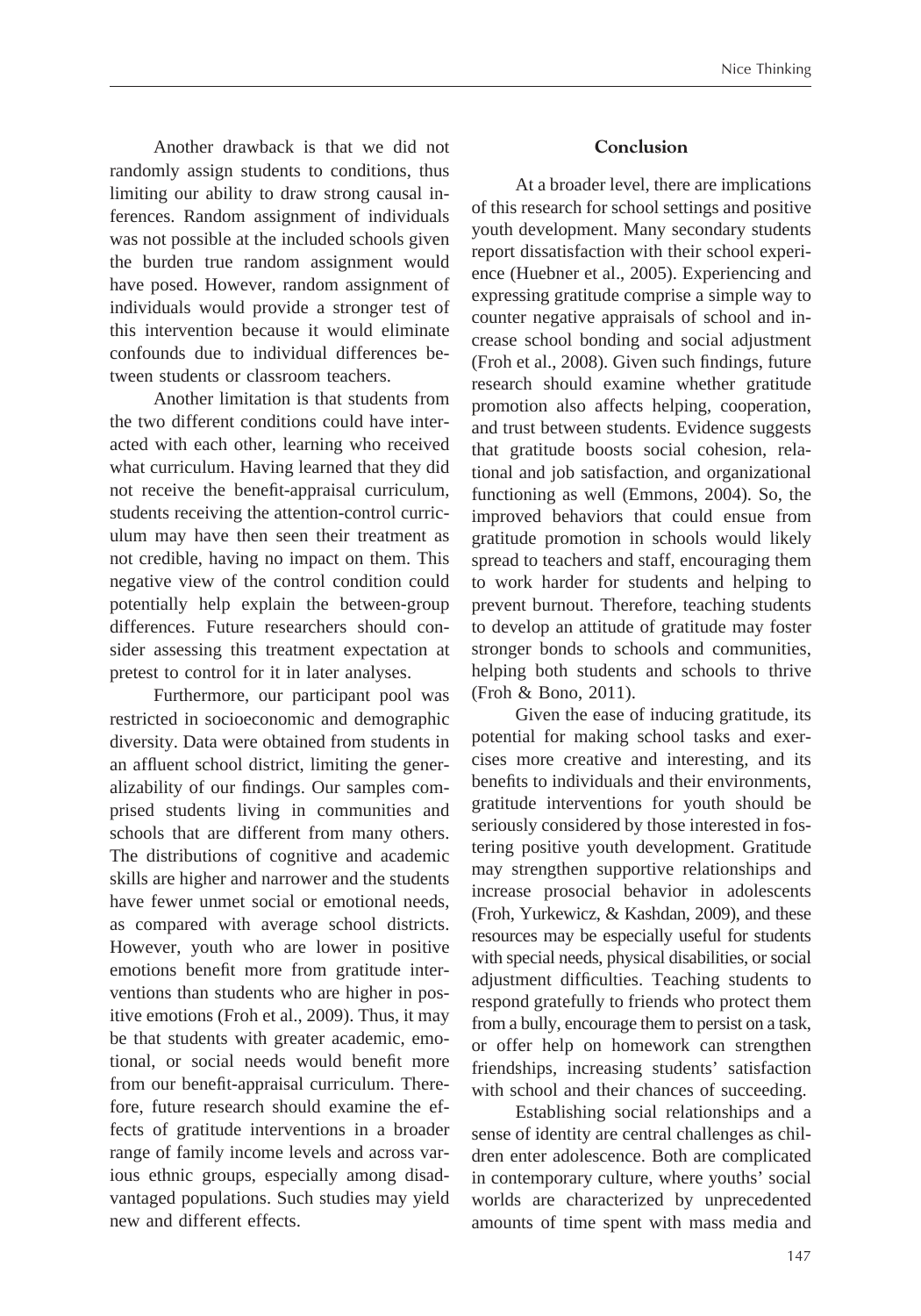exposure to commercial forces that push materialistic pursuits and risky behaviors, which can undermine healthy social development. Gratitude can counteract such forces and help youth thrive (Froh, Emmons, et al., 2011). Acknowledging kind acts from others strengthens relationships, helps secure new relationships, and improves health and well-being. Education that facilitates cognitive appraisals that produce gratitude should be encouraged as early in life as possible so that young persons have a head start toward becoming mature receivers and providers of benevolent actions. Grateful thinking, then, may help improve the supportiveness of school climates, as well as bringing the added benefit of boosting students' interest in getting the most out of school.

#### **References**

- Algoe, S. B. (2012). Find, remind, and bind: The functions of gratitude in everyday relationships. *Social and Personality Psychology Compass, 6*(6), 455– 469.
- Algoe, S. B., Haidt, J., & Gable, S. L. (2008). Beyond reciprocity: Gratitude and relationships in everyday life. *Emotion, 8*, 425– 429.
- Bartlett, M. Y., & DeSteno, D. (2006). Gratitude and prosocial behavior: Helping when it costs you. *Psychological Science*, *17*, 319 –325.
- Baumgarten-Tramer, F. (1938). "Gratefulness" in children and young people. *Journal of Genetic Psychology*, *53*, 53– 66.
- Beck, A. T. (1976). *Cognitive therapy and the emotional disorders.* Oxford, England: International Universities Press.
- Bono, G., Froh, J. J., & Emmons, R. A. (2012, August). Searching for the developmental role of gratitude: A 4-year longitudinal analysis. In J. Froh (chair), *Helping youth thrive: Making the case that gratitude matters.* Symposium conducted at the meeting of the American Psychological Association, Orlando, FL.
- Bono, G., Froh, J. J., & Forrett, R. (2014). Gratitude in school: Benefits to students and schools. In M. Furlong, R. Gilman, & E. S. Huebner (Eds.), *Handbook of positive psychology in schools* (2nd ed.). New York: Routledge.
- Buck, R. (2004). The gratitude of exchange and the gratitude of caring: A developmental-interactionist perspective of moral emotion. In R. A. Emmons & M. E. McCullough (Eds.), *The psychology of gratitude* (pp. 100 –122). New York: Oxford University Press.
- Coe, R. (2002). *It's the effect size, stupid: What effect size is and why it is important.* Paper presented at the Annual Conference of the British Educational Research Association, University of Exeter, Exeter, England.
- Cohen, J. (1992). A power primer. *Psychological Bulletin, 112*, 155–159.
- Eisenberg, N., Spinrad, T. L., & Sadovsky, A. (2006). Empathy-related responding in children. In M. Killen

& J. Smetana (Eds.), *Handbook of moral development* (pp. 517–549). Mahwah, NJ: Erlbaum.

- Emmons, R. A. (2004). Gratitude. In M. E. P. Seligman & C. Peterson (Eds.), *The VIA taxonomy of human strengths and virtues.* New York: Oxford University Press.
- Emmons, R. A., & McCullough, M. E. (2003). Counting blessings versus burdens: An empirical investigation of gratitude and subjective wellbeing in daily life. *Journal of Personality and Social Psychology*, *84*, 377–389.
- Emmons, R. A., & Shelton, C. M. (2002). Gratitude and the science of positive psychology. In C. R. Synder & S. J. Lopez (Eds.), *Handbook of positive psychology* (pp. 459 – 471). New York: Oxford University Press.
- Froh, J. J., & Bono, G. (2011). Gratitude in youth: A review of gratitude interventions and some ideas for applications. *NASP Communiqué*, 39(5), 1, 26-28.
- Froh, J. J., Bono, G., & Emmons, R. A. (2010). Being grateful is beyond good manners: Gratitude and motivation to contribute to society among early adolescents. *Motivation and Emotion*, *34*, 144 –157.
- Froh, J. J., Emmons, R. A., Card, N. A., Bono, G., & Wilson, J. (2011). Gratitude and the reduced costs of materialism in adolescents. *Journal of Happiness Studies*, *12*, 289 –302.
- Froh, J. J., Fan, J., Emmons, R. A., Bono, G., Huebner, E. S., & Watkins, P. (2011). Measuring gratitude in youth: Assessing the psychometric properties of adult gratitude scales in children and adolescents. *Psychological Assessment*, *23*, 311–324.
- Froh, J. J., Kashdan, T. B., Ozimkowski, K. M., & Miller, N. (2009). Who benefits the most from a gratitude intervention in children and adolescents? Examining positive affect as a moderator. *The Journal of Positive Psychology*, *4*, 408 – 422.
- Froh, J. J., Miller, D. N., & Snyder, S. (2007). Gratitude in children and adolescents: Development, assessment, and school-based intervention. *School Psychology Forum*, *2*, 1–13.
- Froh, J. J., Sefick, W. J., & Emmons, R. A. (2008). Counting blessings in early adolescents: An experimental study of gratitude and subjective well-being. *Journal of School Psychology*, *46*, 213–233.
- Froh, J. J., Yurkewicz, C., & Kashdan, T. B. (2009). Gratitude and subjective well-being in early adolescence: Examining gender differences. *Journal of Adolescence*, *32*, 633– 650.
- Graham, S. (1988). Children's developing understanding of the motivational role of affect: An attributional analysis. *Cognitive Development*, *3*, 71– 88.
- Heider, F. (1958). *The psychology of interpersonal relations.* New York: John Wiley.
- Huebner, E. S., Suldo, S., & Gilman, R. (2006). Life satisfaction among children and adolescents. In G. Bear & K. Minke (Eds.), *Children's needs* (3rd ed., pp. 357–368). Washington, DC: National Association of School Psychologists.
- Huebner, E. S., Valois, R. F., Paxton, R. J., & Drane, J. W. (2005). Middle school students' perceptions of quality of life. *Journal of Happiness Studies, 6*, 15–24.
- Laurent, J., Cantanzaro, S. J., Joiner, T. E., Rudolph, K. D., Potter, K. I., Lambert, S.,... Gathright, T. (1999). A measure of positive and negative affect for children: Scale development and preliminary validation. *Psychological Assessment, 11*, 141–169.
- Lyubomirsky, S., Dickerhoof, R., Boehm, J. K., & Sheldon, K. M. (2011). Becoming happier takes both a will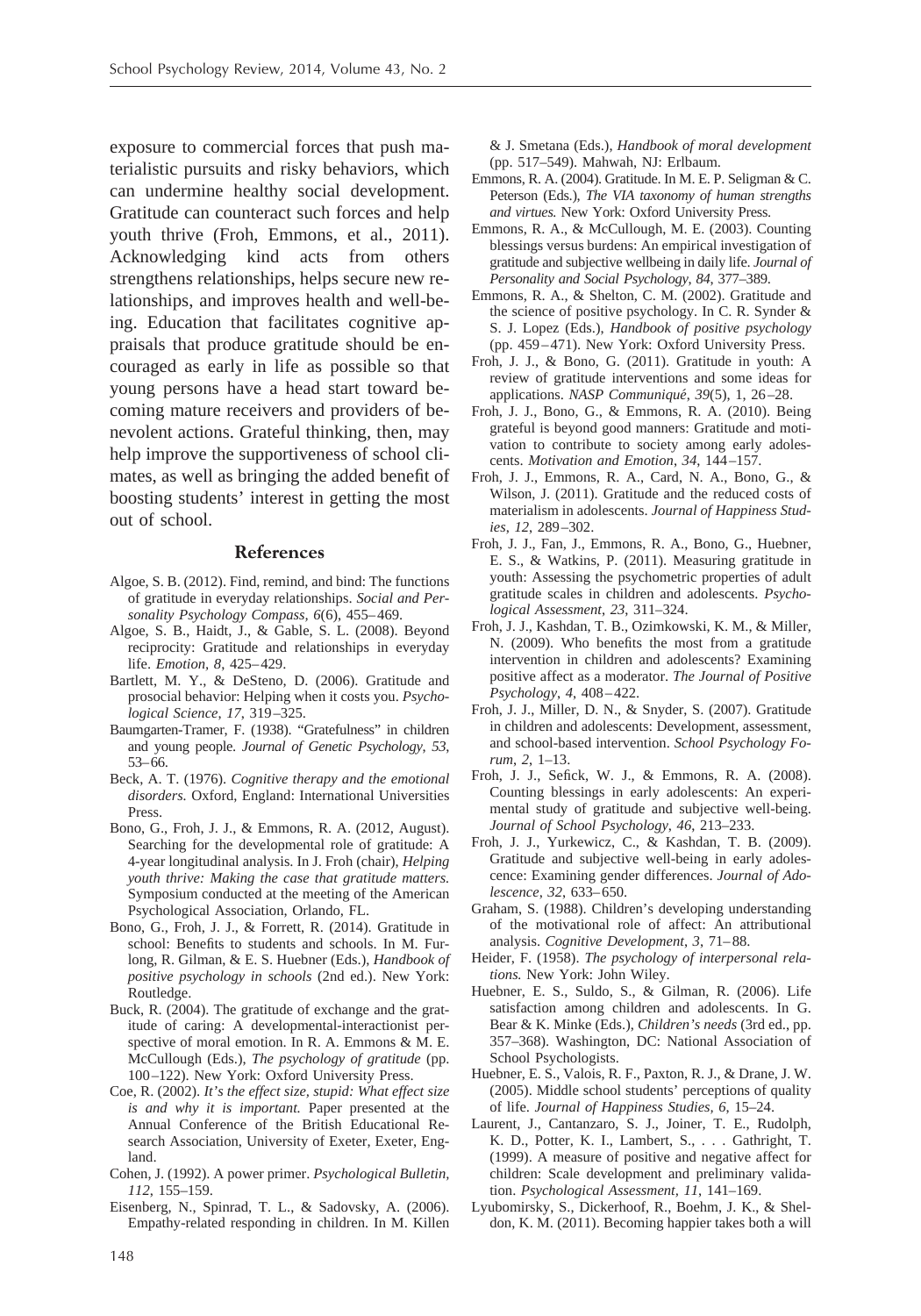and a proper way: An experimental longitudinal intervention to boost well-being. *Emotion*, *11*, 391– 402.

- McCullough, M. E., Emmons, R. A., & Tsang, J. A. (2002). The grateful disposition: A conceptual and empirical topography. *Journal of Personality and Social Psychology, 82*, 112–127.
- McCullough, M. E., Kimeldorf, M. B., & Cohen, A. D. (2008). An adaptation for altruism? The social causes, social effects, and social evolution of gratitude. *Current Directions in Psychological Science, 17*, 281–284.
- Raudenbush, S. W., & Bryk, A. S. (2002). *Hierarchical linear models: Applications and data analysis methods.* Newbury Park, CA: Sage.
- Seligson, J. L., Huebner, E. S., & Valois, R. F. (2003). Preliminary validation of the Brief Multidimensional Students' Life Satisfaction Scale (BMSLSS). *Social Indicators Research*, *61*, 121–145.
- Seligson, J. L., Huebner, E. S., & Valois, R. F. (2005). An investigation of a brief life satisfaction scale with elementary school children. *Social Indicators Research*, *73*, 355–374.
- Shadish, W. R., Cook, T. D., & Campbell, D. T. (2002). *Experimental and quasi-experimental designs for generalized causal inference.* Boston, MA: Houghton Mifflin.
- Silverstein, S. (1964). *The giving tree.* New York: Harper  $&$  Row.
- Smith, A. (1976). *The theory of moral sentiments* (6th ed.). Indianapolis, IN: Liberty Classics. (Original work published 1790).

to sum up what they learned today and instruct them to think of other things that **they feel grateful for** to share during their next meeting. Raffle tickets are then handed

out.

- Tesser, A., Gatewood, R., & Driver, M. (1968). Some determinants of gratitude. *Journal of Personality and Social Psychology*, *9*, 233–236.
- Verkuyten, M., & Thijs, J. (2002). School satisfaction of elementary school children: The role of performance, peer relations, ethnicity, and gender. *Social Indicators Research*, *59*, 203–228.
- Weiner, B., Russell, D., & Lerman, D. (1979). The cognition– emotion process in achievement-related contexts. *Journal of Personality and Social Psychology*, *37*, 1211–1220.
- Wentzel, K. R., Barry, C., & Caldwell, K. (2004). Friendships in middle school: Influences on motivation and school adjustment. *Journal of Educational Psychology*, *96*, 195–203.
- Wood, A. M., Froh, J. J., & Geraghty, A. W. A. (2010). Gratitude and well-being: A review and theoretical integration. *Clinical Psychology Review*, *30*, 890 –905.
- Wood, A. M., Joseph, S., & Linley, P. A. (2007). Coping style as a psychological resource of grateful people. *Journal of Social and Clinical Psychology, 26*, 1108 – 1125.
- Wood, A. M., Joseph, S., & Maltby, J. (2009). Gratitude predicts psychological well-being above the big five facets. *Personality and Individual Differences, 46*, 443– 447.
- Wood, A. M., Maltby, J., Stewart, N., Linley, P. A., & Joseph, S. (2008). A social-cognitive model of trait and state levels of gratitude. *Emotion, 8*, 281–290.

# **Appendix Comparison Between Benefit-Appraisal and Attention-Control Lesson Plans**

| Benefit-Appraisal Lesson Plans                                                                                                                                                                                                   | <b>Attention-Control Lesson Plans</b>                                                                                                                                                                                               |
|----------------------------------------------------------------------------------------------------------------------------------------------------------------------------------------------------------------------------------|-------------------------------------------------------------------------------------------------------------------------------------------------------------------------------------------------------------------------------------|
| Session 1                                                                                                                                                                                                                        |                                                                                                                                                                                                                                     |
| Set it up: The facilitator introduces self and<br>explains what will take place during the<br>meetings.                                                                                                                          | Set it up: The facilitator introduces self and<br>explains what will take place during the<br>meetings.                                                                                                                             |
| <i>Talk about it:</i> The facilitator writes down the<br>word <b>thankful</b> and has the group discuss the<br>word and what it means.                                                                                           | <i>Talk about it:</i> The facilitator writes down the<br>word <b>activities</b> and has the group discuss the<br>word and what it means.                                                                                            |
| <i>Jot it down:</i> The facilitator hands out journals,<br>and the students are instructed that these will<br>be their <b>gratitude</b> journals. The students then<br>jot down three things that they are most<br>thankful for. | <i>Jot it down:</i> The facilitator hands out journals,<br>and the students are instructed that these will be<br>their <b>daily events</b> journals. The students then jot<br>down three things that they do throughout the<br>day. |
| <i>Watch it:</i> The facilitator will show the video<br>clip "Gratitude Is," which displays various<br>terms and feelings associated with gratitude.                                                                             | <i>Watch it:</i> The facilitator will show the video<br>clip "Active Kids," which displays various<br>pictures of children participating in different<br>activities.                                                                |
| Sum it up: The facilitator will ask the students                                                                                                                                                                                 | <i>Sum it up:</i> The facilitator will ask the students                                                                                                                                                                             |

*Sum it up:* The facilitator will ask the students to sum up what they learned today and instruct them to think of something new **that they did this week** for their next meeting. Raffle tickets are then handed out.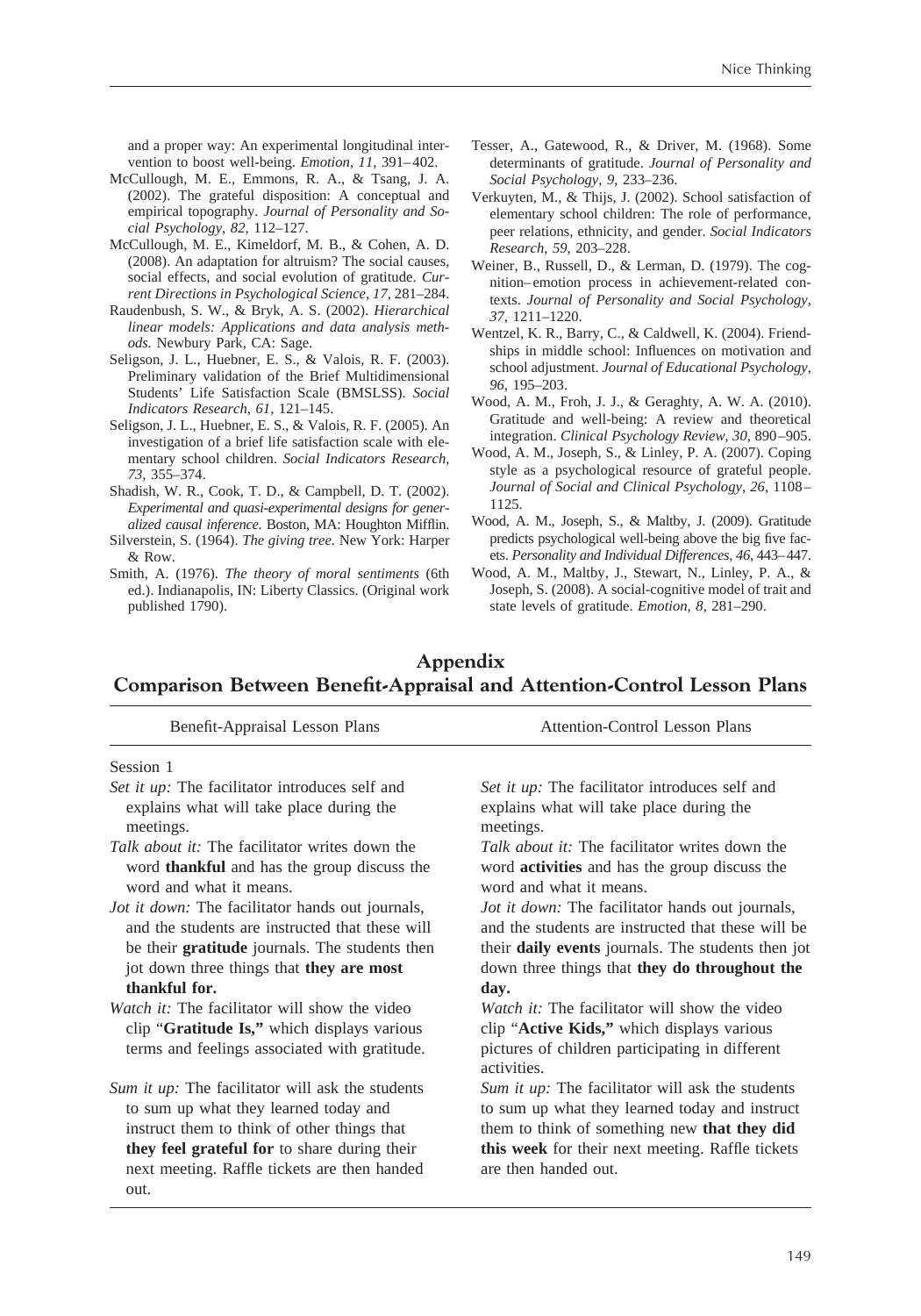| Benefit-Appraisal Lesson Plans                                                                                                                                                | <b>Attention-Control Lesson Plans</b>                                                                                                                                                                  |
|-------------------------------------------------------------------------------------------------------------------------------------------------------------------------------|--------------------------------------------------------------------------------------------------------------------------------------------------------------------------------------------------------|
| Session 2                                                                                                                                                                     |                                                                                                                                                                                                        |
| Intentions                                                                                                                                                                    | Others' Activities                                                                                                                                                                                     |
| Set it up: The facilitator will review the previous                                                                                                                           | Set it up: The facilitator will review the                                                                                                                                                             |
| session and the assignment that was to be<br>completed for this session.                                                                                                      | previous session and the assignment that was to<br>be completed for this session.                                                                                                                      |
| Talk about it: The facilitator explains that today                                                                                                                            | Talk about it: The facilitator explains that today                                                                                                                                                     |
| they will talk more about grateful feelings,                                                                                                                                  | they will talk more about the <b>different</b>                                                                                                                                                         |
| and explains what the word intentional                                                                                                                                        | activities we do.                                                                                                                                                                                      |
| means.                                                                                                                                                                        |                                                                                                                                                                                                        |
| <i>Think about it:</i> The students take out their<br>gratitude journals and, working in teams,<br>answer questions about two passages that the<br>facilitator reads to them. | Think about it: The students take out their daily<br>events journal, pair up, and interview each<br>other to find out more about what different<br>things their partner might do in his or her<br>day. |
| Jot it down: In their journals, the students will                                                                                                                             | Jot it down: In their journals, the students will                                                                                                                                                      |
| write about a time that someone went out of                                                                                                                                   | think of three activities that they learned                                                                                                                                                            |
| their way to help them.                                                                                                                                                       | about the person they interviewed.                                                                                                                                                                     |
| Sum it up: The facilitator sums up the session and                                                                                                                            | Sum it up: The facilitator sums up the session                                                                                                                                                         |
| explains that, for next week, the students are to                                                                                                                             | and explains that, for next week, the students                                                                                                                                                         |
| look out for moments that they feel thankful.                                                                                                                                 | are to look out for new activities that they do.                                                                                                                                                       |
| Session 3                                                                                                                                                                     |                                                                                                                                                                                                        |
| Cost                                                                                                                                                                          | Seasonal Activities                                                                                                                                                                                    |
| Set it up: The facilitator reviews the previous<br>session and goes over the assignment from the<br>last session.                                                             | Set it up: The facilitator reviews the previous<br>session and goes over the assignment from the<br>last session.                                                                                      |
| <i>Talk about it:</i> The students are asked to describe                                                                                                                      | <i>Talk about it:</i> The students are asked to describe                                                                                                                                               |
| the word cost and are taught the different                                                                                                                                    | the different things they might do in the                                                                                                                                                              |
| meanings of the word and how it could mean                                                                                                                                    | different seasons of the year.                                                                                                                                                                         |
| a time when someone gave up something for                                                                                                                                     |                                                                                                                                                                                                        |
| someone else.                                                                                                                                                                 |                                                                                                                                                                                                        |
| <i>Read about it:</i> The facilitator reads <b>the book</b> <i>The</i>                                                                                                        | Read about it: The facilitator reads four poems                                                                                                                                                        |
| Giving Tree (Silverstein, 1964) and then                                                                                                                                      | about different activities that occur                                                                                                                                                                  |
| discusses the book with the students.                                                                                                                                         | throughout the seasons.                                                                                                                                                                                |
| Create it: The students are given a picture of a                                                                                                                              | Create it: The students are given a graphic                                                                                                                                                            |
| leaf and are asked to write down one thing                                                                                                                                    | organizer of the four different seasons and are                                                                                                                                                        |
| they would do to show the tree that they                                                                                                                                      | asked to list or draw different activities that                                                                                                                                                        |
| were grateful for what she did for them.                                                                                                                                      | they do in each season.                                                                                                                                                                                |
| <i>Jot it down:</i> The students write down a time that<br>someone went out of their way to help them.                                                                        | Jot it down: The students write three things that<br>they typically do during one season of the year.                                                                                                  |

# **Appendix Continued**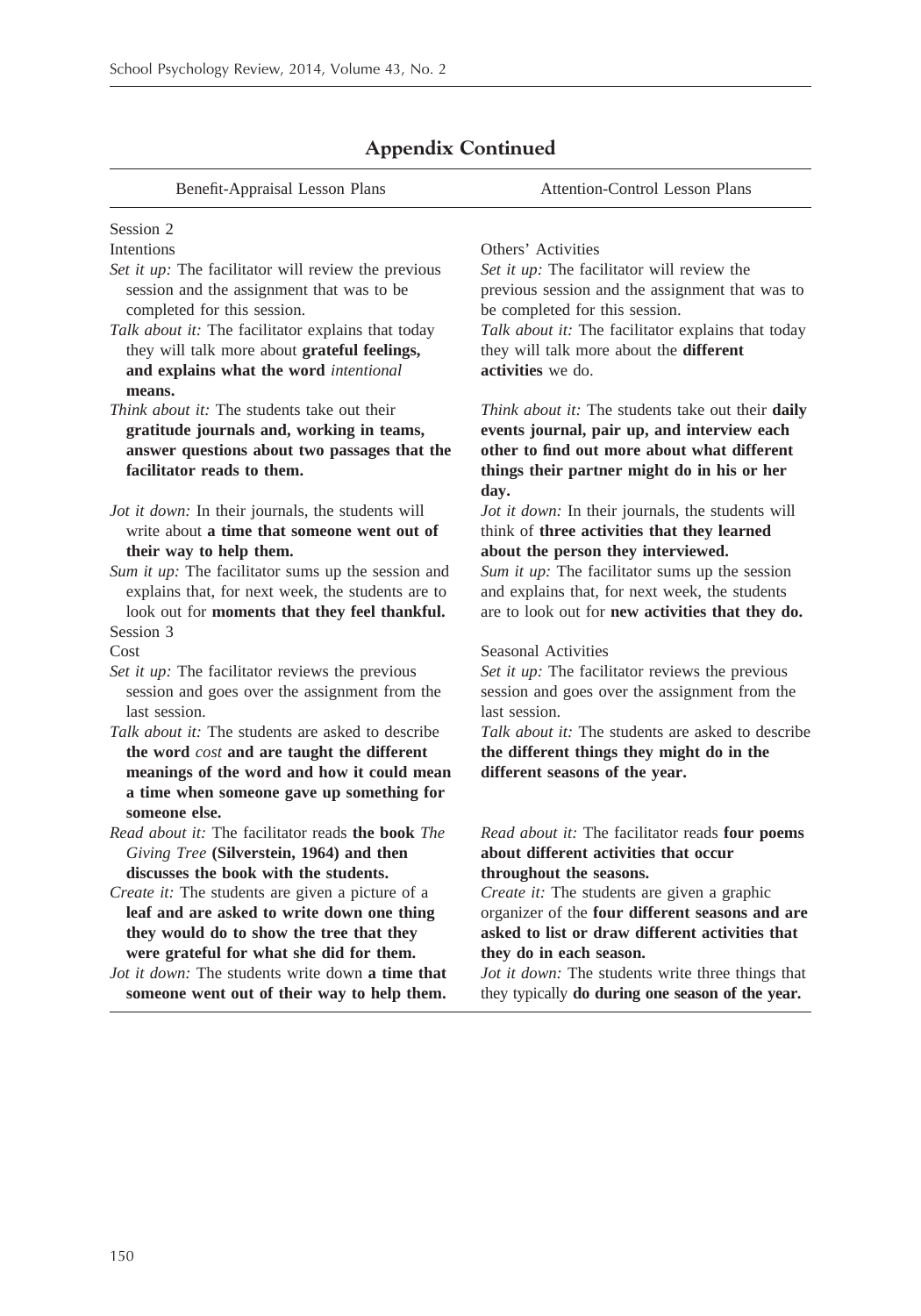| Benefit-Appraisal Lesson Plans                                                                                                                                                                                                                                                                                           | <b>Attention-Control Lesson Plans</b>                                                                                                                                                                                         |
|--------------------------------------------------------------------------------------------------------------------------------------------------------------------------------------------------------------------------------------------------------------------------------------------------------------------------|-------------------------------------------------------------------------------------------------------------------------------------------------------------------------------------------------------------------------------|
| Sum it up: The facilitator sums up the session<br>and explains the assignment for next week,<br>which is to write down different times<br>someone helped them and what they did.                                                                                                                                         | Sum it up: The facilitator sums up the session<br>and explains the assignment for next week,<br>which is to write down new activities they<br>participated in and what happened.                                              |
| Session 4                                                                                                                                                                                                                                                                                                                |                                                                                                                                                                                                                               |
| Benefit<br>Set it up: The facilitator reviews the previous<br>session and goes over the assignment from<br>the last session.                                                                                                                                                                                             | Daily Routine Activities<br>Set it up: The facilitator reviews the previous<br>session and goes over the assignment from the<br>last session.                                                                                 |
| Talk about it: The facilitator explains what<br>benefit means and asks for examples of<br>benefit as it relates to gratitude.                                                                                                                                                                                            | Talk about it: The facilitator explains what a<br>routine is and asks for examples of daily<br>routine activities.                                                                                                            |
| Create it: The students open their journals and<br>write some of the things that others have<br>done to help better them in some way.                                                                                                                                                                                    | Create it: In their journals, the students write<br>some of the things that they do every day in<br>the chart.                                                                                                                |
| Jot it down: Also in their journals, the students<br>write about a time that someone went out<br>of their way to help them.                                                                                                                                                                                              | Jot it down: Also in their journals, the students<br>write three daily routine activities.                                                                                                                                    |
| Sum it up: The facilitator sums up what they<br>discussed in the meeting and assigns the<br>students to think of the times that someone<br>helped them during the week and write                                                                                                                                         | Sum it up: The facilitator sums up what they<br>discussed in the meeting and assigns the<br>students to think about the new activities they<br>participated in and write about what                                           |
| about its benefits.                                                                                                                                                                                                                                                                                                      | happened.                                                                                                                                                                                                                     |
| Session 5<br>Set it up: The facilitator reviews the previous<br>session and goes over last week's assignment.<br>Talk about it: The facilitator continues to review<br>by writing down three components (intention,<br>cost, and benefit) on the board with a large<br>equal sign and the word "grateful' next to<br>it. | Set it up: The facilitator reviews the previous<br>session and goes over last week's assignment.<br>Act it out: The facilitator assists the students in<br>a game of charades to act out different<br>activities we might do. |
| Act it out: The facilitator assists the students<br>with role-play situations of feeling grateful.<br>Jot it down: In their journals, the students write<br>about a time someone went out of their<br>way to help them and explains the                                                                                  | <i>Jot it down:</i> In their journals, the students list as<br>many activities as they can think of.<br>Watch it: The facilitator shows a funny video<br>clip about daily activities.                                         |
| intention, cost, and benefit.<br>Watch it: The facilitator shows the video clip<br>"The Gratitude Dance."<br>Sum it up: The facilitator sums up everything<br>they talked about.                                                                                                                                         | Sum it up: The facilitator sums up everything<br>they talked about.                                                                                                                                                           |

# **Appendix continued**

*Note.* Differences between lesson plans are indicated by boldface.